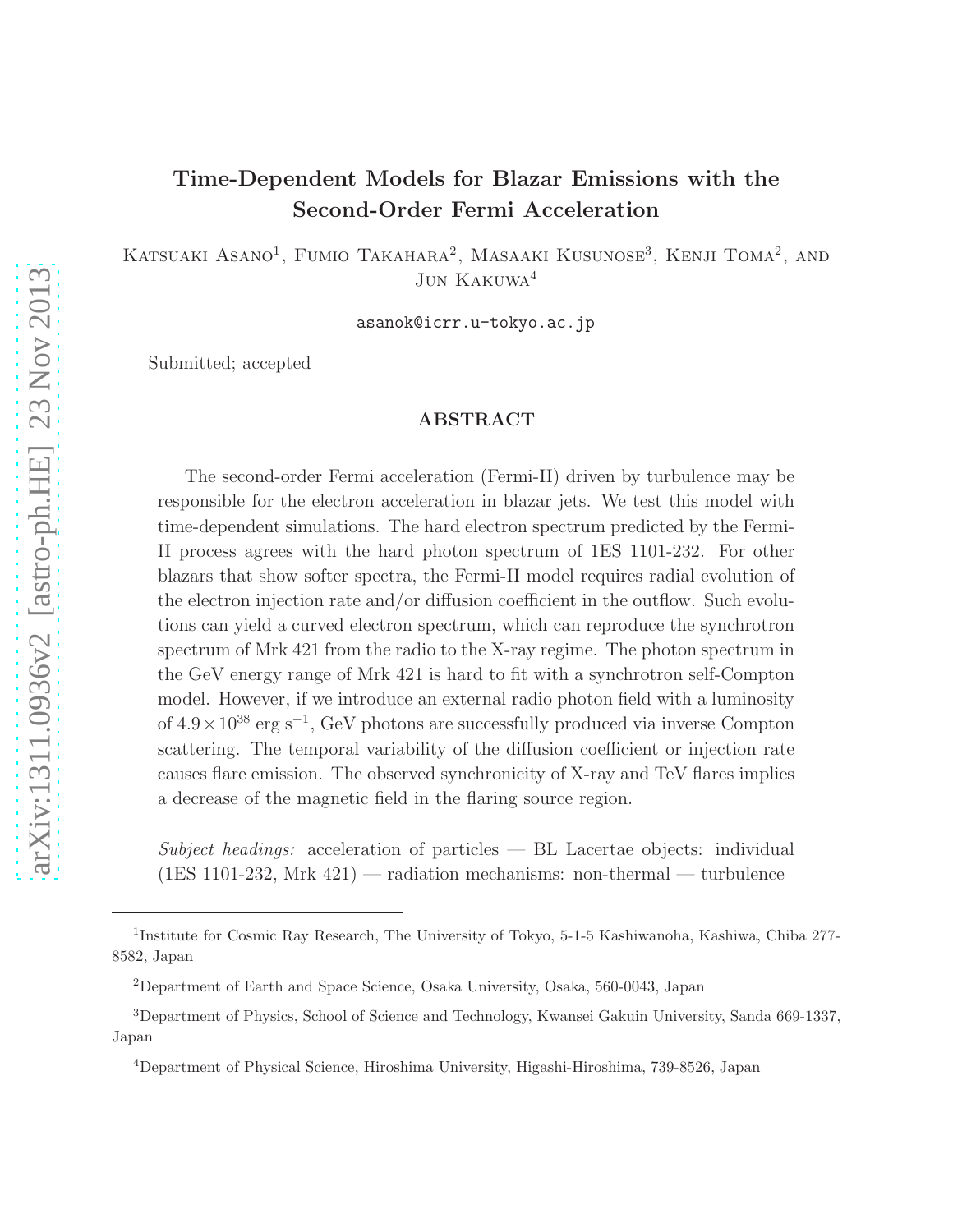### 1. Introduction

Multi-frequency spectra of blazars are characterized by the double peaks of the synchrotron and inverse Compton (IC) components. They have been successfully fitted with steady-state leptonic models (e.g. [Kino, Takahara & Kusunose 2002](#page-31-0); [Celotti & Ghisellini](#page-31-1) [2008\)](#page-31-1). In most models, non-thermal emission is presumed to be emitted by shock-accelerated electrons (the Fermi-I process; e.g. [Kirk et al. 1998;](#page-31-2) [Spada et al. 2001](#page-32-0)). The flare phenomena may be caused by internal shocks in the blazar outflows as have been discussed in the models of the prompt emission of gamma-ray bursts (GRBs; Mészáros 2006).

However, the emission from blazars, especially in quiescent states, can be regarded as quasi-steady, which is different than that of GRBs. The existence of steady shocks in the outflows is non-trivial. This may imply a different acceleration process from the Fermi-I process. The electron energy distributions obtained from the photon-spectrum fits also cast doubt on the Fermi-I acceleration. The maximum electron energy is far below the Bohm limit [\(Inoue & Takahara 1996](#page-31-3)), while electrons accelerated by the shocks of supernova remnants attain energies close to the Bohm limit [\(Aharonian & Atoyan 1999;](#page-30-0) [Yamazaki et al.](#page-33-0) [2004\)](#page-33-0). The detections of very high-energy gamma-rays ( $> 10^{11}$  eV) from high-redshift blazars [\(Aharonian et al. 2006](#page-30-1), [2007b](#page-30-2)[,a](#page-30-3)), despite obligatory absorption due to extragalactic background light (EBL), indicate very hard photon spectra (photon index  $\leq$  1.5). Those unusually hard spectra are supported by the non-detection of GeV photons with Fermi [\(Neronov & Vovk 2010\)](#page-32-2). The implied electron spectra may be harder than the prediction of the simplest version of diffusive shock acceleration theory; the electron spectral index should be larger than 2. Several mechanisms to produce harder spectra for the shock accelerated particles have been proposed, although they are not yet well established. The non-linear back reaction of cosmic-ray pressure on the shock structure [\(Malkov & Drury 2001](#page-32-3)) has been frequently discussed. Alternatively, [Vainio & Schlickeiser \(1999\)](#page-33-1) considered the particle acceleration in non-relativistic shocks and showed that the electron power-law spectral indices can be smaller than 2 when the scattering center compression ratio is larger than the gas compression ratio. [Vainio, Virtanen & Schlickeiser \(2003\)](#page-33-2) also demonstrated this for relativistic shocks.

Second order Fermi acceleration (Fermi-II) is a promising process to make hard spectra (e.g. [Schlickeiser 1984;](#page-32-4) [Park & Petrosian 1995;](#page-32-5) [Becker, Le & Dermer 2006](#page-31-4); [Stawarz & Petrosian](#page-32-6) [2008\)](#page-32-6). This slow acceleration process can naturally explain the lower maximum energy of electrons. Applications of the Fermi-II to active galactic nucleus (AGN) jet emission have been discussed by several authors (e.g. Böttcher, Pohl & Schlickeiser 1999; [Schlickeiser & Dermer](#page-32-7) [2000;](#page-32-7) Katarzyński et al. 2006). The turbulence responsible for the Fermi-II acceleration may be induced by the Kelvin–Helmholtz instability [\(Hardee 2004;](#page-31-7) [Mizuno, Hardee & Nishikawa](#page-32-8)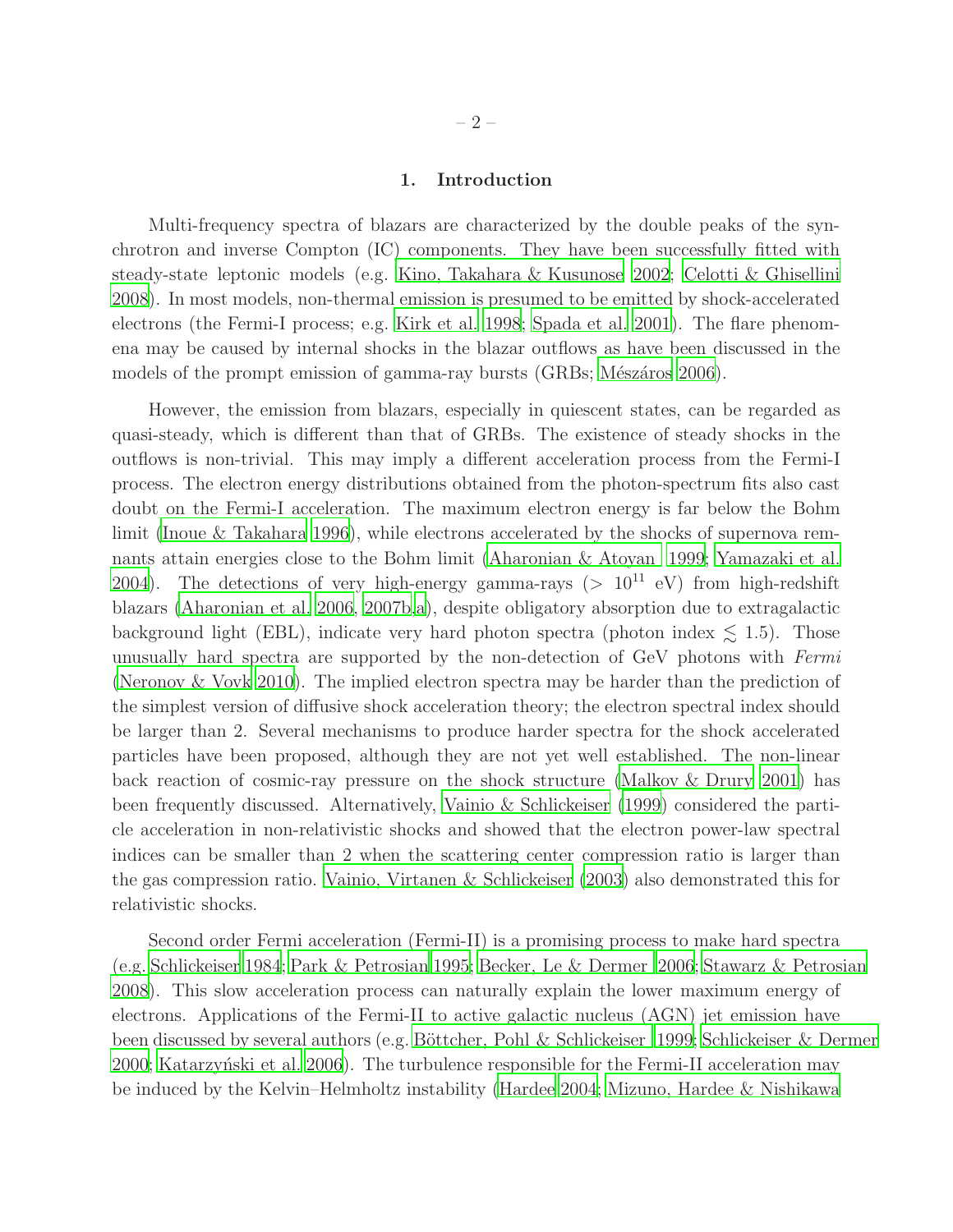[2007\)](#page-32-8) or the current-driven instability [\(Lyubarskii 1999;](#page-32-9) [Narayan, Li & Tchekhovskoy 2009;](#page-32-10) [Mizuno, Hardee & Nishikawa 2011](#page-32-11)). Such instabilities may be triggered by recollimation of the jet induced by a pressure gradient in the medium [\(Daly & Marscher 1988;](#page-31-8) [Komissarov & Falle](#page-32-12) [1997;](#page-32-12) [Agudo et al. 2001](#page-30-4)). Actually, the signature of the Fermi-IIprocess has been explored in photon spectra. X-ray spectra have been fitted with a curved function, such as a logparabolic shape, which has been discussed in the theoretical context of the Fermi-II process [\(Massaro et al. 2004a](#page-32-13)[,b](#page-32-14); [Tramacere et al. 2009\)](#page-32-15). Even for GRBs, the Fermi-II process has been considered [\(Asano & Terasawa 2009\)](#page-31-9) to yield hard spectra below the spectral peak energy ( $\sim 0.1$ –1 MeV).

[Lefa, Rieger & Aharonian \(2011\)](#page-32-16) adopted the Fermi-II process to fit a hard blazar 1ES 0229+200, although their discussion focused on the balance between the acceleration and cooling. In this paper, we further pursue the possibility of the Fermi-II process in blazar jets. Here we use the time-dependent code of Asano  $\&$  Mészáros (2011) developed for GRB studies (see also Asano  $\&$  Mészáros 2012) to follow the evolution of the electron energy distribution and photon production. In our code, the electron distribution is obtained with the effects of the injection, acceleration, radiative cooling, adiabatic cooling, electron–positron pair production, and heating due to synchrotron self-absorption. Based on the photon production and escape from the source region, the code outputs photon spectra and lightcurves for an observer including the Doppler and curvature effects.

We try to fit the broadband spectra of 1ES 1101-232 and Mrk 421 with our simulations. This would be the first application of comprehensive Fermi-II models to current data of broadband blazar spectra with a time-dependent method.<sup>[1](#page-2-0)</sup> The temporal evolution of the electron and photon energy distributions will be explicitly shown, which will help us understand the roles of the temporal evolution of the Fermi-II process and particle injection rates on the photon spectra. We will show that the temporal evolution is important not only for the spectral variability in flares [\(Kusunose, Takahara & Li 2000](#page-32-17); [Chen et al. 2011\)](#page-31-12) but also for steady emission. Temporal evolution of the injection rate and the acceleration efficiency etc. may play an important role in steady photon spectra (see e.g., [Becker, Le & Dermer](#page-31-4) [2006\)](#page-31-4).

In §2, we explain our model and numerical method. The results for the hard spectrum blazar 1ES 1101-232 are shown in §3. The results for the famous blazar Mrk421 are divided into two parts: §4 for the steady photon spectrum and §5 for the spectral variability in flares.

<span id="page-2-0"></span><sup>&</sup>lt;sup>1</sup> The main purpose of [Lefa, Rieger & Aharonian \(2011\)](#page-32-16) is not to fit data, while they fit the TeV spectrum of 1ES 0229+200 with a peculiar model, a Maxwell-like electron distribution due to the balance between the acceleration and the cooling. The time-dependent effects discussed there are not applied to the spectral fit.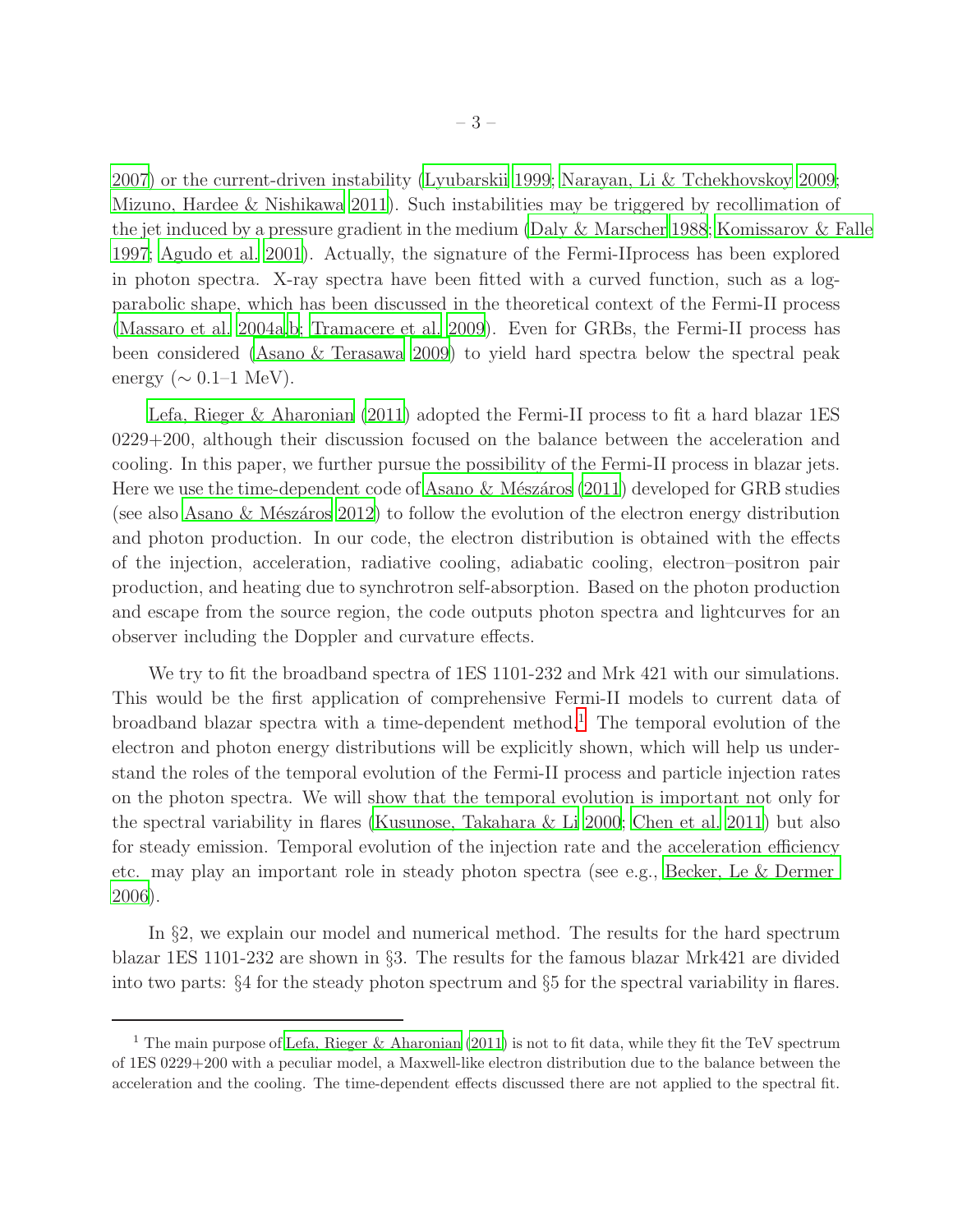<span id="page-3-1"></span>The summary and discussion are in §6. To provide spectra and lightcurves for an observer, we adopt the cosmological parameters  $H_0 = 70 \text{ km s}^{-1} \text{ Mpc}^{-1}$ ,  $\Omega = 0.3$ , and  $\Lambda = 0.7$ .

### 2. Numerical Methods

Our model is summarized in Figure [1.](#page-3-0) The calculation starts at a radius  $R = R_0$ , where high-energy electrons also start to be injected. The quasi-steady outflow is modeled by identical shells continuously ejected from  $R = R_0$ . We consider a shell region of a constant width  $W = R_0/\Gamma^2 (R_0/\Gamma)$  in the comoving frame) that is moving outward with Lorentz factor  $\Gamma = 1/\sqrt{1-\beta^2}$ . Our time-dependent numerical code (Asano & Mészáros 2011) can follow the evolution of the electron energy distribution and photon production in the shell with increasing radius R. Our numerical code was developed for GRBs so that the geometry of the jet is assumed to be a cone with a constant half-opening angle  $\theta_j$ , while the emission region of blazars has been frequently modeled as a spherical blob or cylindrical flow in previous studies. Here, we assume a narrow cone with  $\theta_i = 1/\Gamma$ . Given this opening angle, the transverse scale of the jet  $R/\Gamma$  is comparable to the radial scale in the comoving frame. In this case, the curvature effect of the cone is not very important. This geometry is not significantly different from spherical or cylindrical emission zones.



<span id="page-3-0"></span>Fig. 1.— Schematic picture of our model.

We regard this thin shell as a homogeneous region and particle distributions are assumed to be isotropic in the comoving frame (one-zone approximation). Our one-zone numerical code includes the effects of electron cooling and injection to obtain the temporal evolution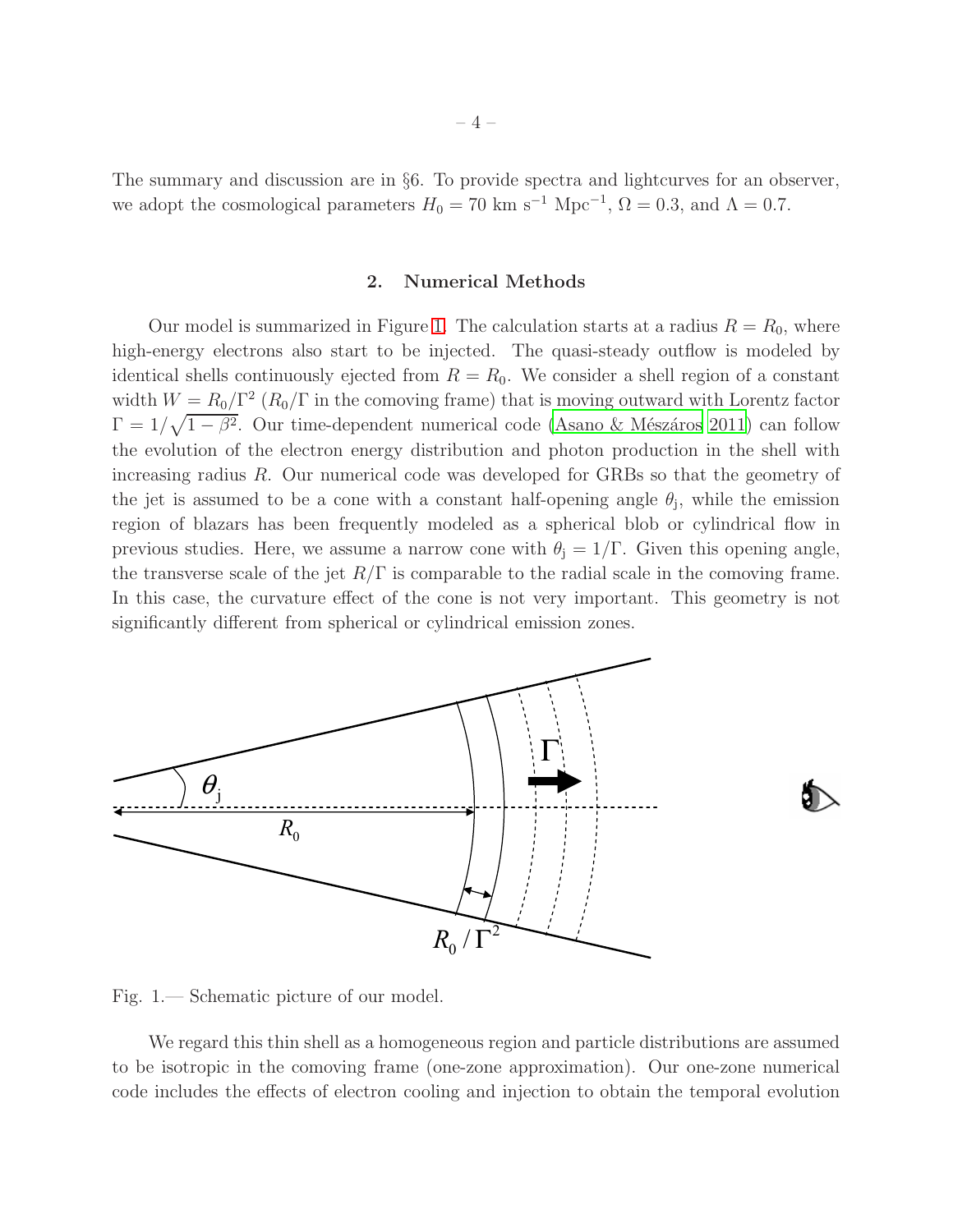of the plasma and photon production. In this paper, we also add the acceleration and energy-diffusion effects due to plasma-wave turbulence.

The evolution of the electron momentum distribution is described by the Fokker–Planck equation as

<span id="page-4-0"></span>
$$
\frac{\partial f_e(p,t)}{\partial t} = \frac{1}{p^2} \frac{\partial}{\partial p} \left[ p^2 D_{pp}(p) \frac{\partial f_e(p,t)}{\partial p} + p^2 \langle \dot{p} \rangle_{\text{cool}} f_e(p,t) \right] - \frac{\dot{V}}{V} f_e(p,t) + \dot{f}_{e,\text{inj}}(p,t),\tag{1}
$$

where we have assumed an isotropic and homogeneous distribution for the distribution function  $f_e(p, t)$ . The electrons are assumed to be confined in a volume V. The term with  $V/V$ expresses the density decrease due to the volume expansion, where  $\dot{V}$  is the volume expansion rate. The effects of radiative/adiabatic cooling and particle injection are described using the momentum loss rate  $\langle \dot{p} \rangle_{\text{cool}} > 0$ , and  $f_{e,inj}(p, t)$ , respectively. For ultra-relativistic particles, their energies can be approximated as  $\varepsilon_e = cp$ . The homogeneous approximation allows us to describe the total energy-distribution function as  $N_e(\varepsilon_e, t) = 4\pi p^2 c^{-1} f_e(p, t) V$ . Then, converting the diffusion coefficient  $D_{pp}(p)$  into  $D(\varepsilon_e) = c^2 D_{pp}(p)$ , eq. [\(1\)](#page-4-0) becomes

<span id="page-4-1"></span>
$$
\frac{\partial N_{\rm e}(\varepsilon_{\rm e},t)}{\partial t} = \frac{\partial}{\partial \varepsilon_{\rm e}} \left[ D(\varepsilon_{\rm e}) \frac{\partial N_{\rm e}(\varepsilon_{\rm e},t)}{\partial \varepsilon_{\rm e}} \right] - \frac{\partial}{\partial \varepsilon_{\rm e}} \left[ \left( \frac{2D(\varepsilon_{\rm e})}{\varepsilon_{\rm e}} - \langle \varepsilon_{\rm e} \rangle_{\rm cool} \right) N_{\rm e}(\varepsilon_{\rm e},t) \right] + \dot{N}_{\rm e,inj}(\varepsilon_{\rm e},t), (2)
$$

where  $\langle \xi_e \rangle_{\text{cool}}$  is the energy loss rate, and  $\dot{N}_{e, inj}(\varepsilon_e, t)$  is the total electron injection rate. Electrons are gradually accelerated via scattering by turbulence. If the average scattering frequency  $\nu$  and the fractional energy change per scattering  $\xi$  are given, the diffusion coefficient can be written as

$$
D(\varepsilon_{\rm e}) = \frac{\bar{\xi}}{2} \varepsilon_{\rm e}^2 \nu. \tag{3}
$$

A collision with a fluid element of velocity  $\beta_d \ll 1$  yields  $\bar{\xi} \simeq 4\beta_d^2/3$ . The average velocity of turbulence may be determined by the Alfvén velocity or the sound velocity. A fluid with a relativistic temperature (the sound speed is  $c/\sqrt{3}$ ) gives an extreme limit of  $\bar{\xi} \simeq 2/3$ . Quasilinear theory implies that the collision frequency  $\nu$  is proportional to the gyration frequency  $\Omega = eBc/\varepsilon_e$  as

<span id="page-4-3"></span>
$$
\nu \equiv \frac{\pi}{4} \frac{k|\delta B^2|_k}{B^2} \Omega,\tag{4}
$$

where  $k \simeq eB/\varepsilon_e$  is the wavenumber of turbulence that resonates with the gyration frequency of the electrons [\(Blandford & Eichler 1987](#page-31-13)). The Fourier transform of the magnetic turbulence is assumed to be a power-law function given by  $|\delta B^2|_k \propto k^{-q}$ . Then, as is well known, the diffusion coefficient becomes a power-law function given by

<span id="page-4-2"></span>
$$
D(\varepsilon_{e}) = \frac{\bar{\xi}\pi e c \varepsilon_{e} k |\delta B^{2}|_{k}}{8B} \equiv K \varepsilon_{e}^{q}.
$$
\n
$$
(5)
$$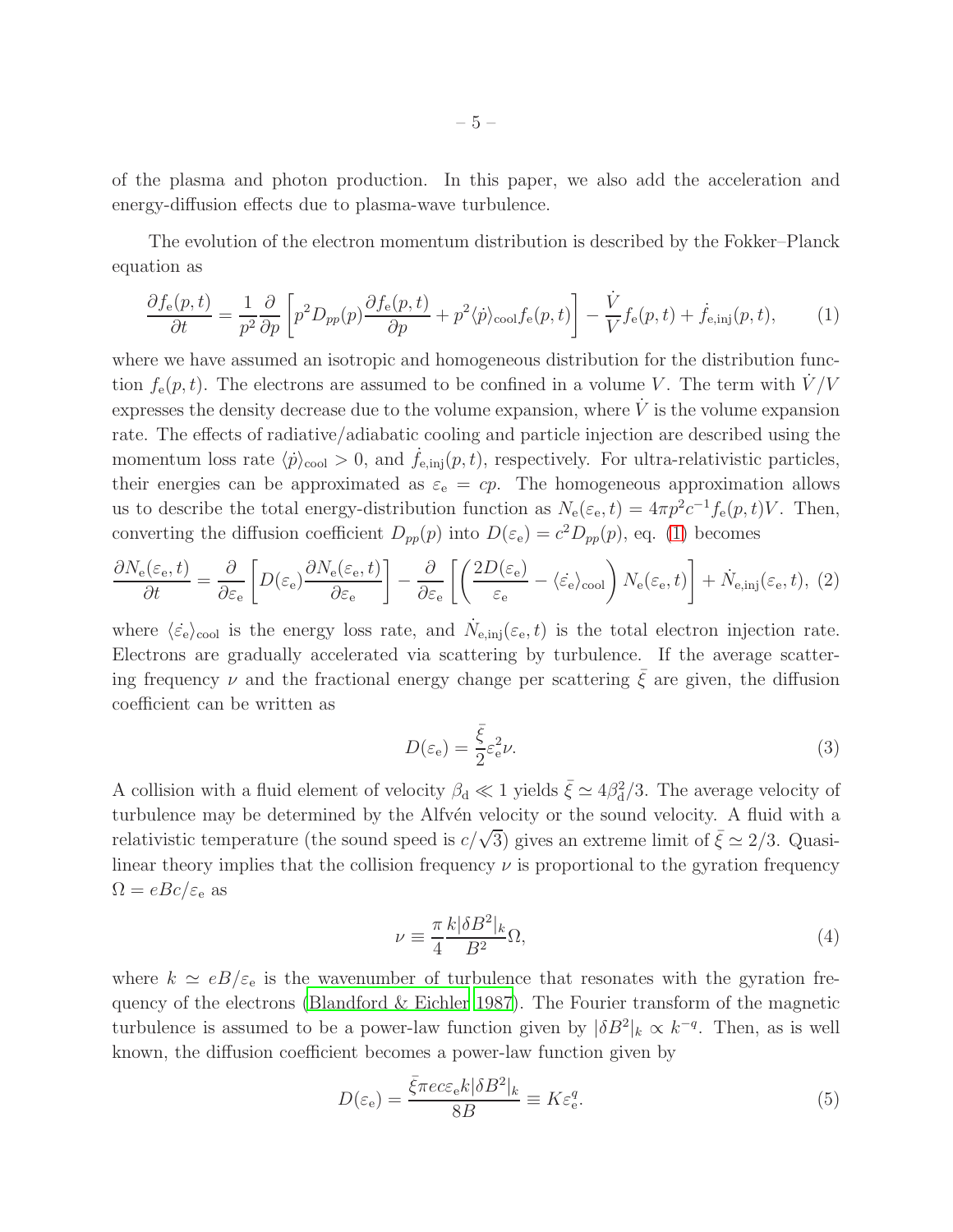As shown in [Dung & Schlickeiser \(1990\)](#page-31-14), the cross helicity state of the Alfv $\acute{e}$ n waves can affect the momentum diffusion coefficient. However, here we simply extrapolate the above formula for isotropic turbulences in the shell.

In our numerical procedure, for each time step, after the calculation for electron cooling, the differential terms including  $D(\varepsilon_e)$  in eq. [\(2\)](#page-4-1) are evaluated with the MUSCL scheme with second-order accuracy [\(van Leer 1979](#page-33-3)) for first-order differentiation and the central-difference method for second-order differentiation. In Figure [2,](#page-6-0) our test calculations neglecting the electron cooling are shown. Here, we continuously inject electrons at  $10<sup>7</sup>$  eV at a constant rate. The acceleration timescale can be roughly written as  $t_{\text{acc}} \sim \varepsilon_{\text{e}}^2/2D(\varepsilon_{\text{e}}) \propto \varepsilon_{\text{e}}^{2-q}$ . So, the steady-state solution provides a power-law distribution  $N_e(\varepsilon_e) \propto \varepsilon_e^{1-q}$ . In Figure [2,](#page-6-0) we normalize time by the acceleration timescale for  $10^{10}$  eV,  $t_0 \equiv (10^{10} \text{eV})^2/(2D(10^{10} \text{eV}))$ . The spectral evolution agrees with the acceleration timescale and spectral index estimated above. The cooling effect in this code is also checked. [Schlickeiser \(1985\)](#page-32-18) provides timedependent formulae of the electron distribution under the simultaneous action of synchrotron and IC radiation losses competing with Fermi-I and Fermi-II accelerations. Here, we simply show a steady-state case in Fermi-II models. When the Fermi-II acceleration is balanced by synchrotron energy losses, the electron distribution becomes a Maxwell-like function  $N_e(\varepsilon_e) \propto$  $\varepsilon_e^2 \exp\{- (\varepsilon_e/\varepsilon_c)^{3-q} \}$  [\(Lefa, Rieger & Aharonian 2011](#page-32-16)), which is identical to the steady-state solution of [Schlickeiser \(1985\)](#page-32-18). The inset figure in Figure [2](#page-6-0) shows a quasi-steady distribution after switching off the injection but with acceleration for  $q = 2$ . In this test calculation, we consider only synchrotron cooling. The distribution agrees with the analytical one (dashed line).

The energy source of the turbulence may be dissipation of the bulk kinetic energy of the jet. In those cases, jets are expected to be decelerated. However, for simplicity, we assume a constant Lorentz factor  $\Gamma$  throughout this paper. If internal fluid motions exist in the jet at  $R < R_0$ , the dissipation of the internal motions can be the energy source. This model may validate the constant Lorentz factor in our simulations. Regardless, we do not specify the dissipation source for the turbulence and the second-order Fermi acceleration is phenomenologically treated with the parameter K.

Hereafter, we fix the index q in eq. [\(5\)](#page-4-2) at the Kolmogorov value  $5/3$  for simplicity. The diffusion coefficient should be determined by the characteristics of the turbulences. At the present time, we have no definite theory for the magnetic turbulence in blazar jets. To reproduce the observed spectra, we will adjust diffusion coefficients below. If the coefficient K in eq. [\(5\)](#page-4-2) is larger than the value  $K_{\text{max}} \sim (\gamma_{\text{max}} m_e c^2)^{1/3} \Omega$  estimated from eq. [\(4\)](#page-4-3) with an extreme limit  $\bar{\xi}k|\delta B^2|_k/B^2 \sim 1$  at  $\varepsilon_e \sim \gamma_{\text{max}} m_e c^2$ , it is physically unrealistic. As will be seen below, the values of K we adopt are safely smaller than  $K_{\text{max}} \sim (\gamma_{\text{max}} m_e c^2)^{-2/3} e B c \simeq$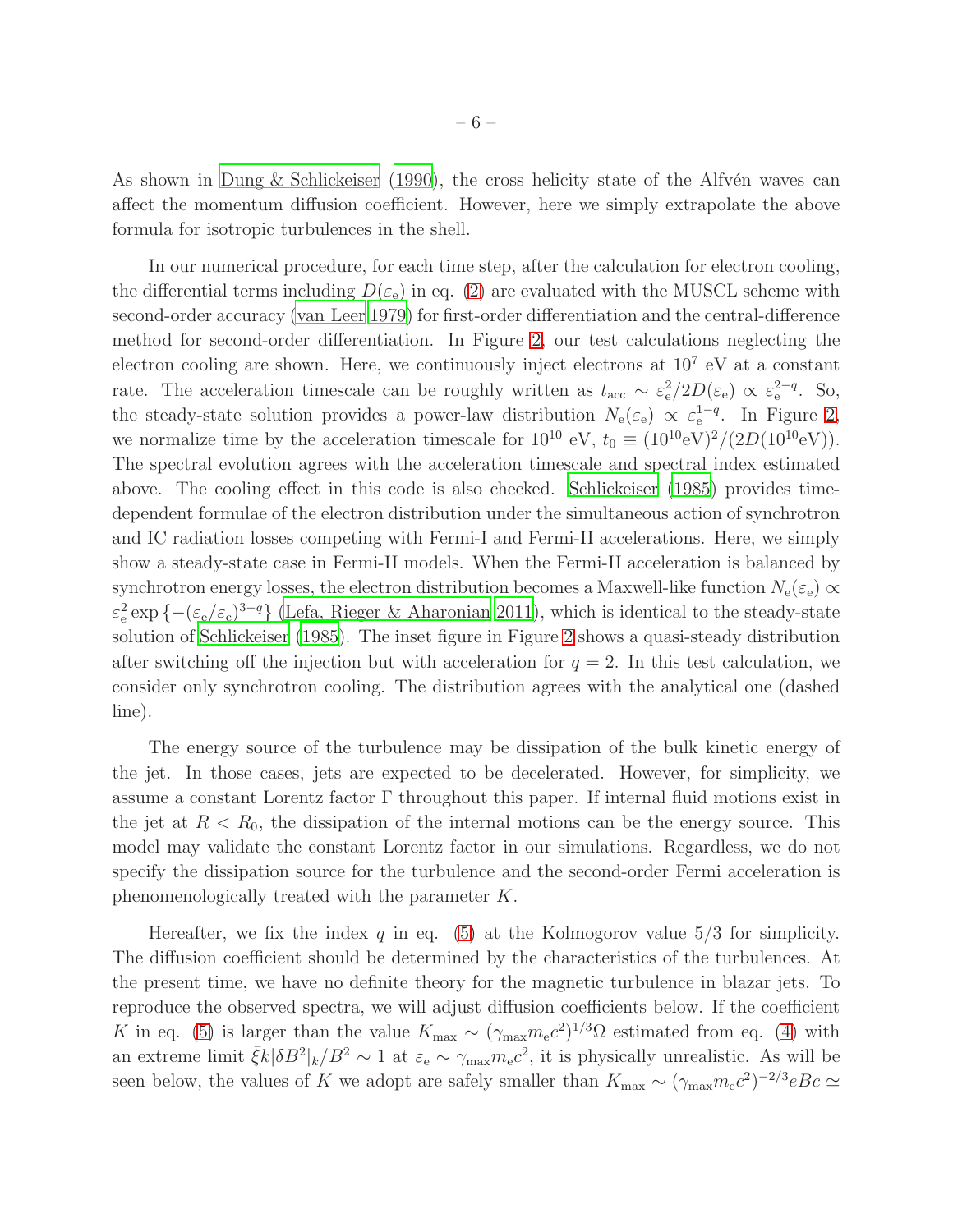

<span id="page-6-0"></span>Fig. 2.— Test calculations for the evolution of the electron energy distribution with the Fermi-II acceleration for various indices  $q$ . Here, we neglect the radiative cooling and volume expansion. The labels for the dashed lines show a power-law form for the energy distribution  $N_e(\varepsilon_e)$ , while the vertical axis (in arbitrary units) is  $\varepsilon_e^2 N_e(\varepsilon_e)$ . The inset figure shows a quasi-steady spectrum due to the balance between the acceleration and synchrotron cooling (arbitrary units). This agrees with the Maxwell-like function (dashed line).

# $1.4 \times 10^4 (B/0.1 \text{ G})(\gamma_{\text{max}}/10^6)^{-2/3} \text{ eV}^{1/3} \text{ s}^{-1}.$

For simplicity, the electron injection is assumed to be monoenergetic; the electron Lorentz factor at injection will be fixed to  $\gamma'_{\rm inj} = 100$ . Hereafter, the quantities in the comoving frame are denoted with primed characters. As the shell outflows, the injected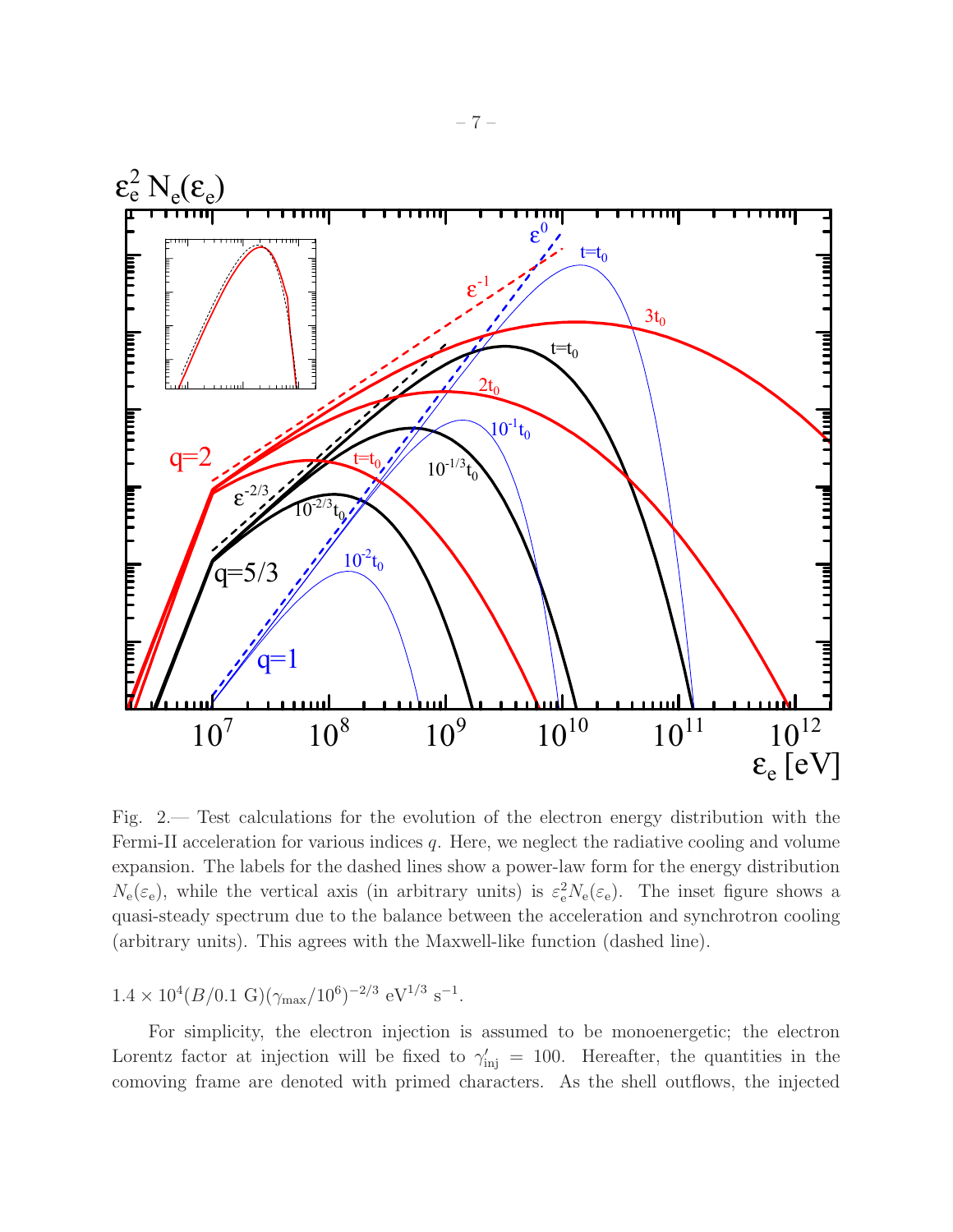electrons are gradually accelerated following eq. [\(2\)](#page-4-1). As the emission region flows outward, the volume increases as  $V' \propto R^2$  in this conical geometry. Adiabatic cooling is taken into account with the same method as Asano  $&$  Mészáros (2011), in which the electron energy decreases as  $\varepsilon'_{e} \propto V'^{-1/3}$  in the ultra-relativistic limit. The electrons remaining in the shell cool adiabatically, and the emission will cease as the shell expands even if electrons do not escape from the shell.

We do not include the effect of the electron escape in this paper as shown in eq. [\(1\)](#page-4-0). This is a critical process for obtaining the electron spectrum, as is well known. In our quasi-steady outflow model depicted in Fig. [1,](#page-3-0) the electron escape is equivalent to the electron transfer between shells. Our one-zone approximation is not optimized for the electron transfer. However, the isotropic diffusion we assumed may allow us to neglect the escape, because the escape rate from a shell may be almost equal to the incoming rate from the adjoining shells. Given the mean free path  $l_m = c/\nu$ , the spatial diffusion coefficient can be approximated as  $D_{xx} = l_{\text{m}}c/3$ . Then, the diffusion length in the dynamical timescale  $W'/c$  becomes  $\langle \delta x' \rangle = \sqrt{D_{xx} W'/c}$ , which implies

$$
\frac{\langle \delta x' \rangle}{W'} = \sqrt{\frac{\bar{\xi} \varepsilon_{\rm e}^{\prime 1/3} c}{6W' K_0'}} \simeq 0.7 \bar{\xi}^{1/2} \left(\frac{W'}{10^{16} \text{ cm}}\right)^{-1/2} \left(\frac{K_0'}{10^{-2} \text{ eV}^{1/3} \text{ s}^{-1}}\right)^{-1/2} \left(\frac{\varepsilon_{\rm e}'}{10^{12} \text{ eV}}\right)^{1/6},\tag{6}
$$

for  $q = 5/3$ . For a conservative value of  $\bar{\xi} \ll 1$ , the spatial diffusion is not sufficient. This also supports neglecting the escape effect in our model.

The average magnetic field should decay with radius, unless some kind of amplification mechanism is at work. In this paper, we assume a power-law evolution as  $B' = B_0 (R/R_0)^{-1}$ , which implies conservation of magnetic energy.

In each time step, photons are produced in the shell with a rate that is consistent with the electron cooling rate. The photon production processes we adopt are synchrotron and IC emission. The Klein–Nishina effect on IC emission is fully included in our numerical method. The photon density is evaluated with the homogeneous approximation taking into account the photon escape from the shell (see Asano  $\&$  Mészáros 2011, for details). We adopt this spectral density of photons to estimate the seed photons for IC scattering. Our one-zone approximation does not solve the radiative transfer in the steady outflow. Therefore, the photons that escape are not counted as the seed photons for IC scattering. Such photons may contribute to the seed photons in regions outside the original shell. However, we take into account only the photons remaining in the shell. This problem in our method may be absorbed by the uncertainty in the model setting (simplified geometry, electron injection etc.). The photon absorption via  $\gamma\gamma$  collision, secondary electron–positron pair injection, and synchrotron self-absorption are also included in our code. However, those effects are not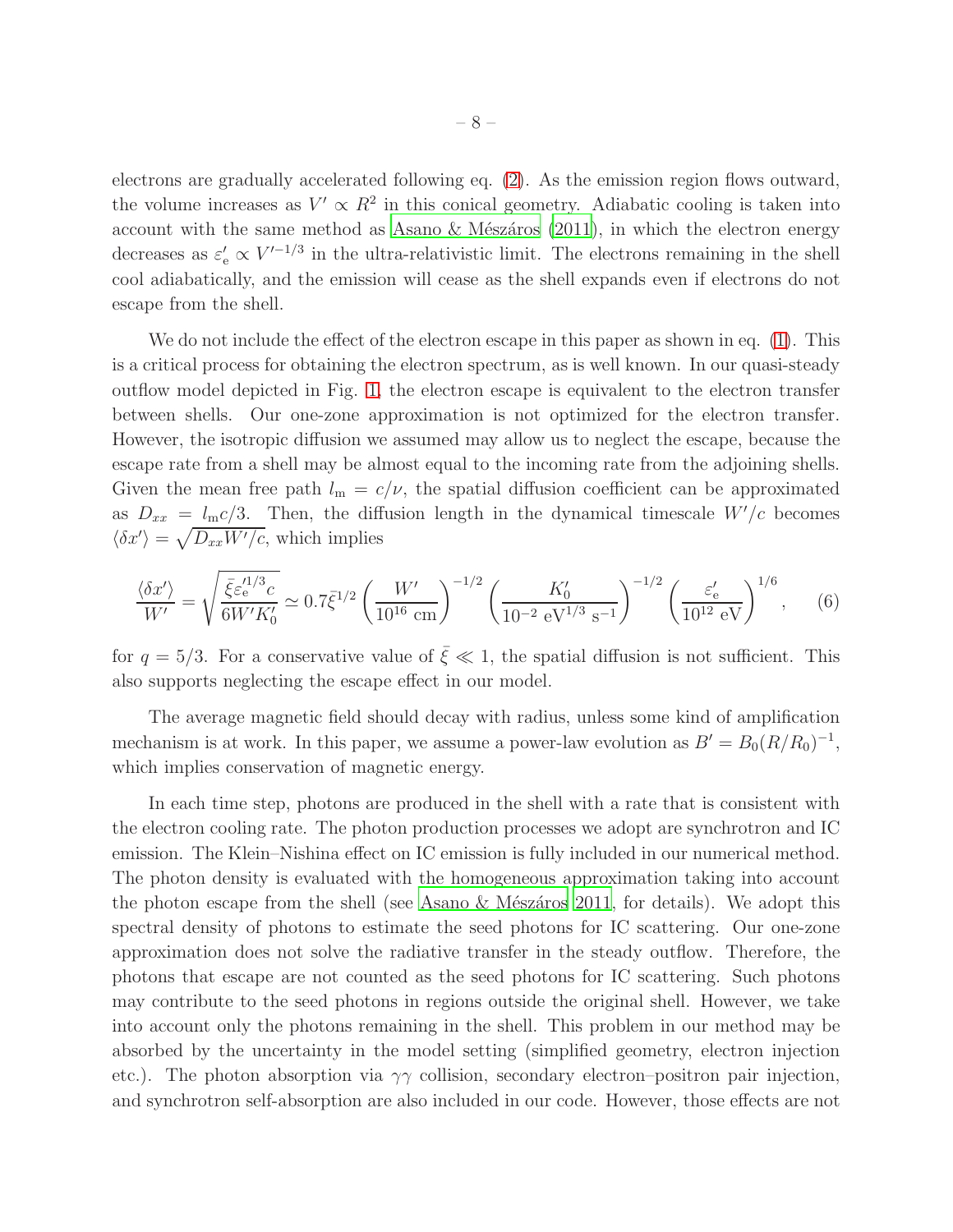so important in our examples below.

The evolution of accelerated particles and photon production in a shell are computed with the time-dependent method, as we explained above. Considering the curvature effect, Doppler boosting due to the relativistic bulk motion of the shell, and the opening angle  $\theta_j$ , we can estimate the arrival time and energy of photons escaping from the shell for an observer. Based on those outputs, the temporal evolution of the photon spectrum emitted from "one shell" can be obtained. High-energy photons can be absorbed via  $\gamma\gamma$  collisions with the EBL during propagation in the intergalactic medium. To obtain the spectra seen by observers, we adopt the model in [Kneiske et al. \(2004\)](#page-31-15) for the EBL evolution.

The central engine may continuously eject shells that emit photons. Photons escaping from different shells can arrive at an observer simultaneously. We can model the temporal evolution of blazar emission by adding the contributions of such shells with different launch times. If we change the model parameters for each shell, various models including steady emission will be realized. To model steady emission from a steady flow, we assume that identical shells are continuously ejected at  $R = R_0$  with a time step of  $R_0/(c\beta\Gamma^2)$ . The steady spectrum for an observer is comprised of the contributions of all shells at  $R \geq R_0$ . The time-integrated spectrum from one shell provides the average spectral shape from the steady flow. The steady spectral flux is easily obtained by dividing the time-integrated spectrum emitted from one shell by the shell ejection time step  $R_0/(c\beta\Gamma^2)$ .

For the steady emission model, there are six model parameters: the initial radius  $R_0$ , the radius where the injection and acceleration cease  $R_c$ , the bulk Lorentz factor Γ, the initial magnetic field  $B_0$ , the injection rate  $\dot{N}'_e$ , and the diffusion coefficient K'. These are the minimum parameters required in our model. In §[4,](#page-11-0) we will additionally consider the radial evolution of  $\dot{N}'_e$  and K'. In this case, the power-law indices are introduced as two additional parameters. The number of parameters is not many compared with previous models. For example, the model parameters for Mrk 421 in [Abdo et al. \(2011\)](#page-30-5), a one-zone synchrotron self-Compton (SSC) model, is 11.

### 3. 1ES 1101-232

First, we adopt the Fermi-II acceleration model for the TeV blazar 1ES 1101-232 [\(Aharonian et al. 2007a](#page-30-3)). The detection of TeV gamma-rays from this high redshift ( $z =$ 0.186) object piqued interest in light of the constraint on the EBL [\(Aharonian et al. 2006](#page-30-1)). The Fermi telescope provided a stringent upper limit in the GeV energy range [\(Neronov & Vovk](#page-32-2) [2010\)](#page-32-2). This implies a very hard spectrum from GeV to TeV.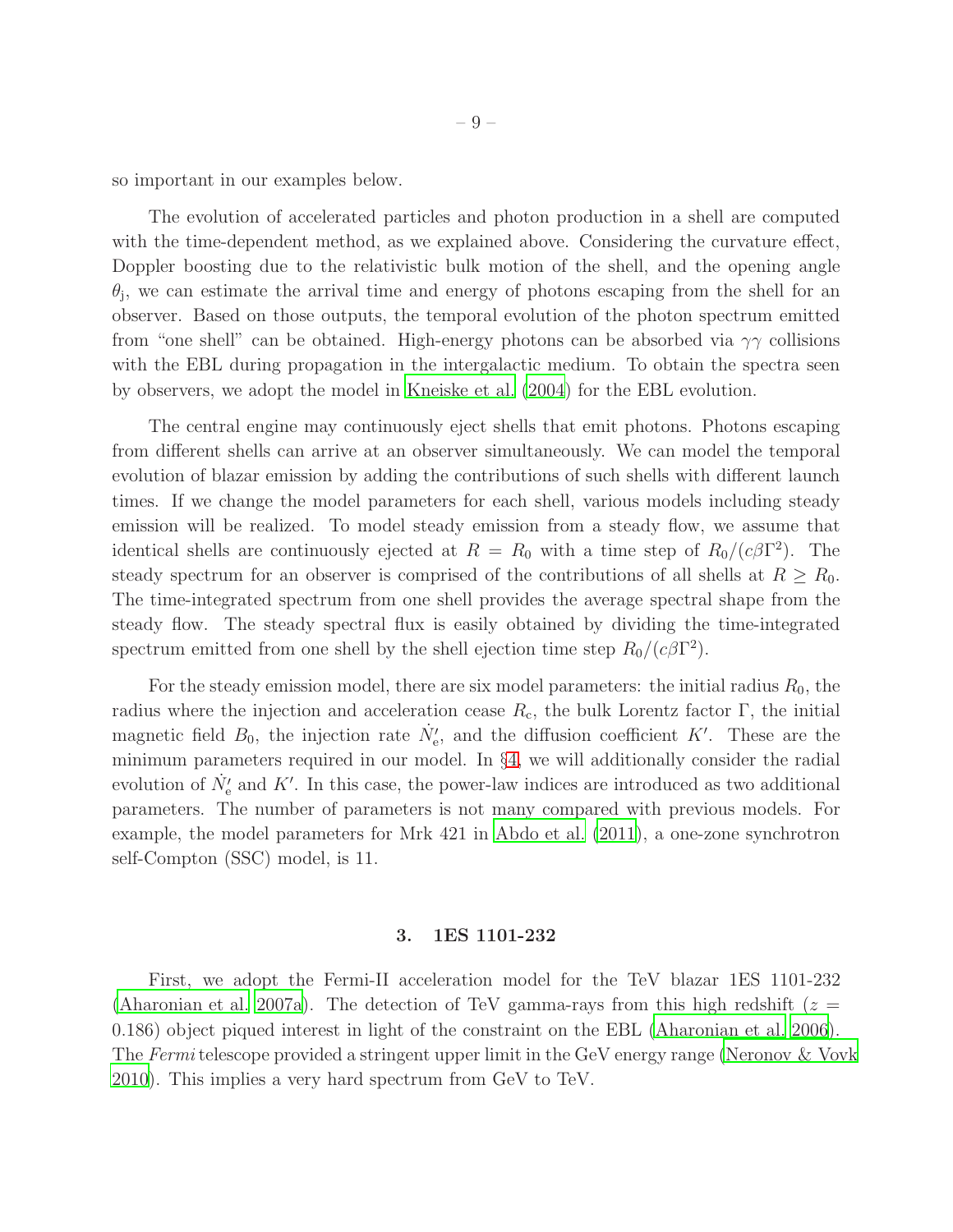

<span id="page-9-0"></span>Fig. 3.— Evolution of the electron energy distribution for 1ES 1101-232

The model parameters for this blazar are  $\Gamma = 25$ ,  $B_0 = 0.03$  G, and  $W' = R_0/\Gamma =$  $2.8 \times 10^{16}$  cm. We inject electrons with a constant rate  $\dot{N}'_e = \dot{N}_0 = 1.5 \times 10^{46}$  s<sup>-1</sup> in spherically symmetric evaluation over a timescale of  $\Delta T'_{\text{inj}} = W'/c$  in the shell frame. This implies that the electron injection ceases at  $R = 2R_0$ . In this injection timescale, turbulence in the shell accelerates electrons with the diffusion coefficient  $K' = 4.3 \times 10^{-3} \text{ eV}^{1/3} \text{ s}^{-1}$ . After the end of the electron injection, we assume that the turbulence is terminated as well, so electrons cool monotonically via radiation and adiabatic expansion.

Figure [3](#page-9-0) shows the evolution of the electron energy distribution in the shell frame. As the electron injection and acceleration proceed, the electron energy density grows and achieves a maximum at  $R = 2R_0$ . The  $\varepsilon_e^{\prime 2} n^{\prime} (\varepsilon_e^{\prime})$  $e'$ )-spectrum has a maximum at  $\sim 10^{11}$  eV, where  $n'(\varepsilon'_e)$  $S_{\rm e}$ )  $\equiv N_{\rm e}'(\varepsilon_{\rm e}'$  $\binom{1}{e}/V'$ . This peak energy is determined by the duration time of the acceleration, which corresponds to the acceleration timescale of this energy. After the end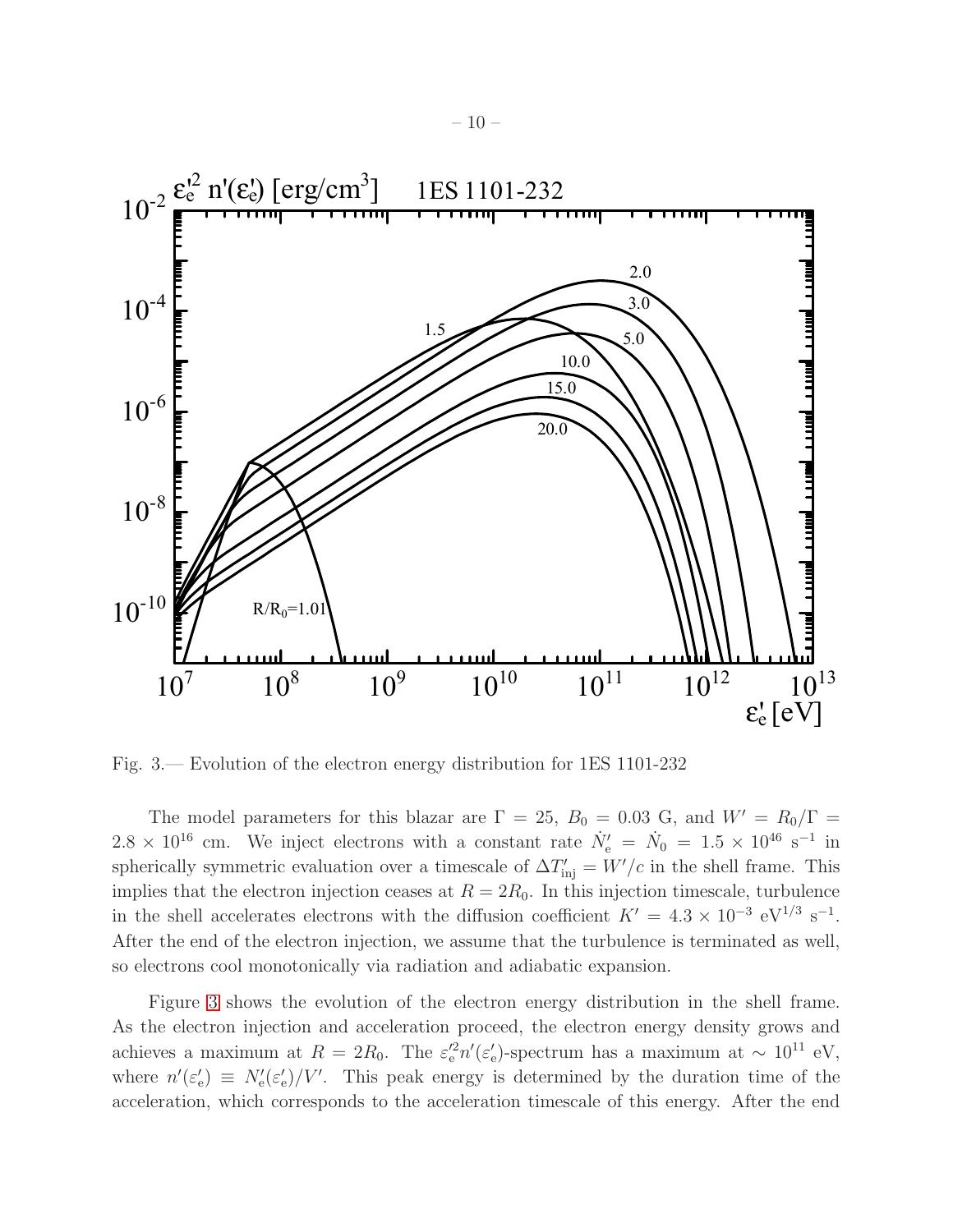of the electron injection and acceleration, the shell expansion causes the density drop, and adiabatic cooling lowers the electron energy. Thus, the spectral peak energy shifts to lower energies as the shell expands. The effect of the radiative cooling is seen as the growth of the sharpness of the spectral cut-off above the peak energy.



<span id="page-10-0"></span>Fig. 4.— Evolution of the energy density ratios in a shell in the model for 1ES 1101-232. The energy densities of photons, electrons, and magnetic fields in the shell frame are denoted by  $U_{\gamma}$ ,  $U_{\rm e}$ , and  $U_{B}$ , respectively.

In this parameter set, the radiative cooling is not so efficient that the photon energy density is always lower than the electron energy density, as indirectly shown in Figure [4.](#page-10-0) Nonetheless, the photon energy density overtakes the magnetic energy density in the later phase, which leads to sufficient SSC emission.

The steady-state spectrum obtained from our model is shown in Figure [5.](#page-11-1) Our simple assumption (constant injection and diffusion coefficient) succeeds in reproducing the observed hard spectrum and avoiding the Fermi upper limit. The hard electron spectrum due to the Fermi-II acceleration naturally leads to this hard spectrum.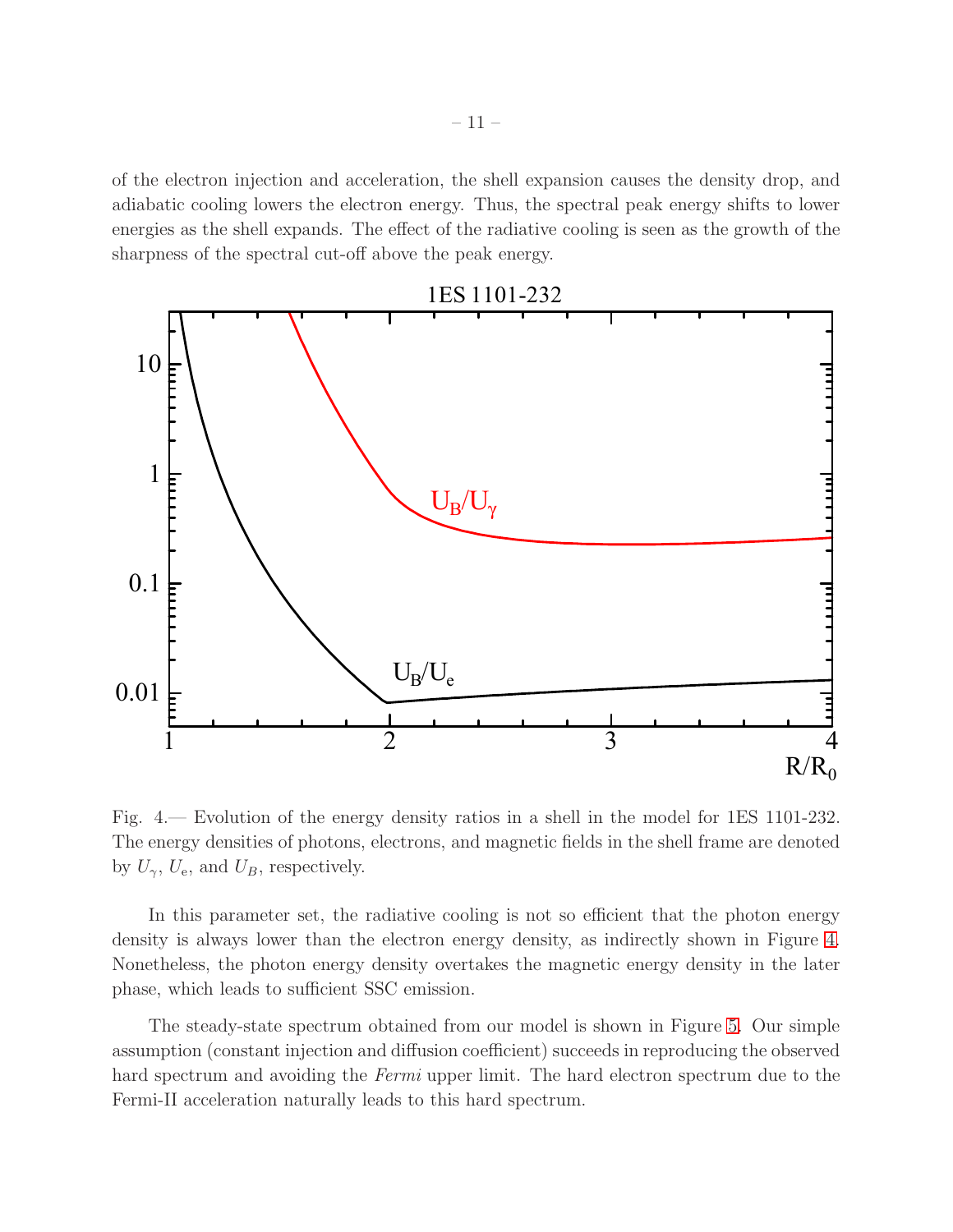

<span id="page-11-1"></span>Fig. 5.— Steady photon spectrum for 1ES 1101-232. The data points are from [Aharonian et al. \(2007a\)](#page-30-3) and the Fermi upper limit in [Neronov & Vovk \(2010](#page-32-2)) is also shown with the bold gray line. The thin line for the IC component is the spectrum without the absorption effect due to the EBL.

### 4. Steady Emission in Mrk 421

<span id="page-11-0"></span>The Fermi-II acceleration model can naturally explain the hard-spectrum blazar as shown in the previous section. If this acceleration mechanism is universal in the quasisteady emission from blazars, relatively softer spectra for other ordinary blazars should be also fitted by this model. However, the hard spectra obtained from the simplest model apparently contradict the observed one. In order to overcome this problem, we consider the temporal (equivalently radial) evolution of the electron injection rate and diffusion coefficient.

As a representative example of blazars, we consider Mrk 421 at  $z = 0.031$ , whose broadband spectrum from the radio to TeV is one of the most precisely observed spectra. Here, we adopt the spectrum obtained from the 4.5 month long multi-frequency campaign (2009 January 19 to 2009 June 1; [Abdo et al. 2011](#page-30-5)). During this campaign, Mrk 421 showed low activity and relatively small flux variations at all frequencies. Thus, this data set can be used to study steady emission from blazars. In [Abdo et al. \(2011](#page-30-5)), to fit the obtained spectrum by leptonic models, an electron distribution of three power-law functions (namely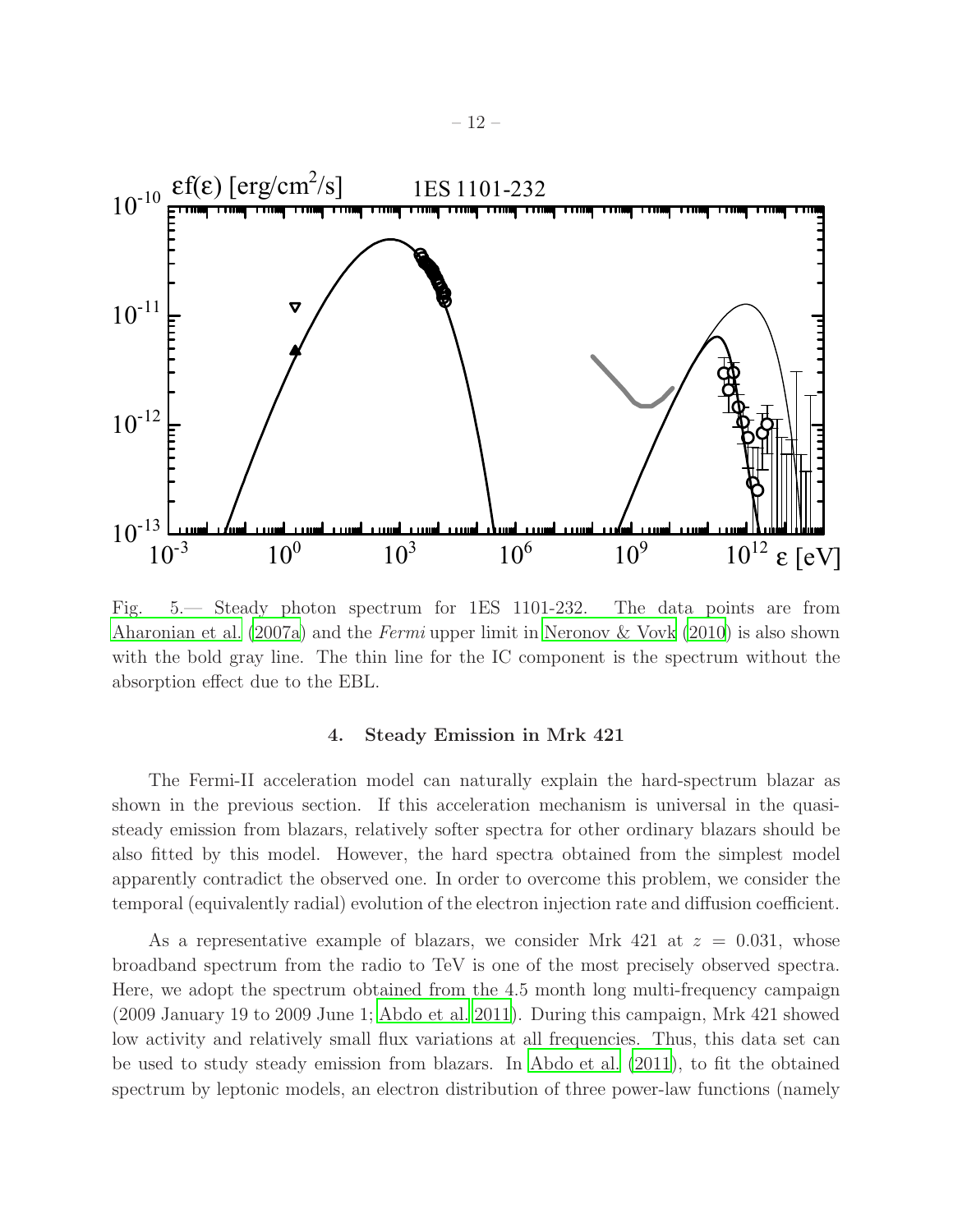two breaks) is required. This may be because the spectral shape around the peak energy from optical to X-ray bands is too broad for single-break models. While the origin of such spectral breaks is unknown, the time-dependent model may provide us a new possible picture for this blazar.

For electrons injected at a later phase, the effective duration of the acceleration becomes shorter than that of the electrons injected initially. Such electrons injected later remain in the low-energy regime. Therefore, an increase in the injection rate for a finite injection timescale leads to a softer electron spectrum than that with a constant injection rate. The diffusion coefficient may also evolve with time. A decrease of the diffusion coefficient makes electrons injected later remain in the low-energy regime. However, a too rapid decline of K′ results in a too low maximum energy of the electrons. In order to reproduce the observed spectrum, hereafter, we adjust the evolution of  $\dot{N}'_e$ , while the evolution of K' is fixed as  $K' \propto R^{-1}$  for simplicity.

### 4.1. Simple SSC model

<span id="page-12-0"></span>Figure [6](#page-13-0) shows the result obtained from our model with the temporal evolution of the injection rate and diffusion coefficient. The model parameters are  $\Gamma = 15$ ,  $B_0 = 0.13$  G, and  $W' = R_0/\Gamma = 1.0 \times 10^{16}$  cm. The duration time of the electron injection and acceleration is assumed to be  $\Delta T'_{\text{inj}} = 2W'/c$  (end at  $R = 3R_0$ ), which is longer than the assumption in 1ES 1101-232 to enhance the effects of the temporal evolution. In this duration time, the injection rate is assumed to evolve as  $\dot{N}'_e = \dot{N}_0 (R/R_0)^7$ , where  $\dot{N}_0 = 9.8 \times 10^{43} \text{ s}^{-1}$ . Similarly, the diffusion coefficient evolves as  $K' = K_0 (R/R_0)^{-1}$ , where  $K_0 = 1.3 \times 10^{-2} \text{ eV}^{1/3} \text{ s}^{-1}$ .

The synchrotron component is well reproduced by this model. An advantage of this model is that the curved spectral feature is naturally explained by the power-law evolution of the injection and diffusion, while the usual shock acceleration models need breaks at ad hoc energies in the injection spectrum.

The curved photon spectrum is a direct consequence of the curved electron spectrum, as shown in Figure [7.](#page-14-0) The electron spectra are softer than the case in 1ES 1101-232 owing to the temporal evolution of the electron injection. Just above  $\varepsilon'_{e} = \gamma'_{inj} m_{e} c^{2}$ , the electron spectral index is about 1.06, but the spectrum gradually becomes softer with increasing energy. After the acceleration ceases, the electron spectra show a sharper cut-off due to the radiative cooling (see the thin lines in Figure [7\)](#page-14-0). For reference, we also plot the analytic model spectra in [Abdo et al. \(2011\)](#page-30-5) and [Tramacere et al. \(2009](#page-32-15)). The double broken power-law (DBP) model in [Abdo et al. \(2011\)](#page-30-5) has breaks at  $2.6 \times 10^{10}$  eV and  $2.0 \times 10^{11}$  eV with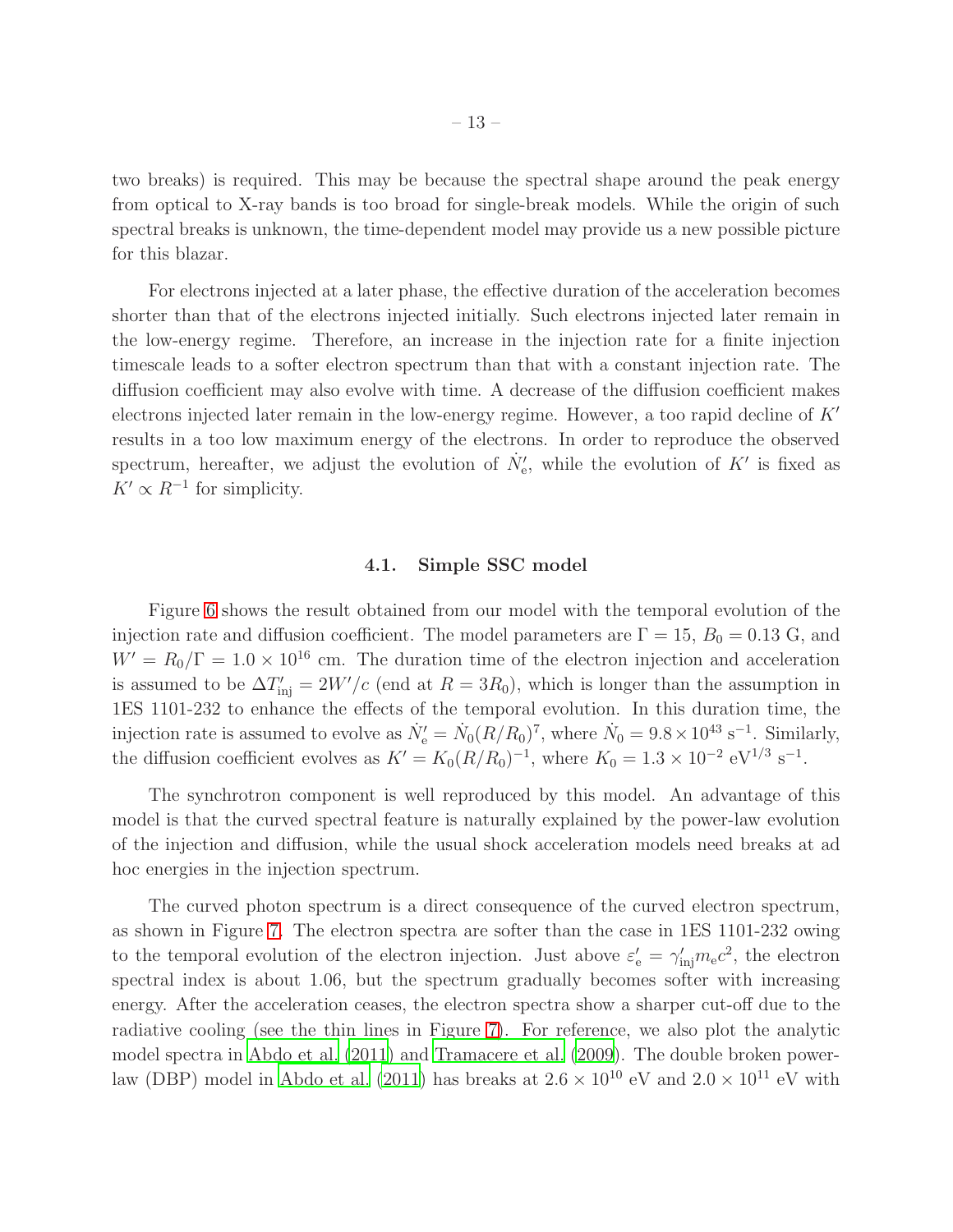

<span id="page-13-0"></span>Fig. 6.— Steady photon spectrum for the simple SSC model of Mrk 421 (see §[4.1\)](#page-12-0). The data points are partially extracted from the data of the 4.5 month campaign [\(Abdo et al.](#page-30-5) [2011\)](#page-30-5). For reference, synchrotron spectra with different parameter evolutions,  $\dot{N}'_e \propto R^7$  and  $K' \propto R^0$  (thin dashed line) and  $\dot{N}'_e \propto R^0$  and  $K' \propto R^{-1}$  (thin dotted line) are plotted.

indices of 2.2, 2.7, and 4.7 from low to high energy. The model in [Tramacere et al. \(2009\)](#page-32-15) is a combination of a power-law at low energies (index 2.3) and a log-parabolic high-energy branch:

$$
n'(\varepsilon_e') \propto \varepsilon_e'^{-2.3 - 0.75 \ln(\varepsilon_e'/\varepsilon_j)},\tag{7}
$$

where the intersection of the two functions is at  $\varepsilon_j = 8.9 \times 10^{10}$  eV. Note that this logparabolic model was adopted to fit the spectral data of 22-04-2006, while the DBP model is for the same data set as ours. Those two analytic models have similar shapes to ours between  $10^{10}$  eV and  $10^{12}$  eV so that all the models can fit the synchrotron component around the peak.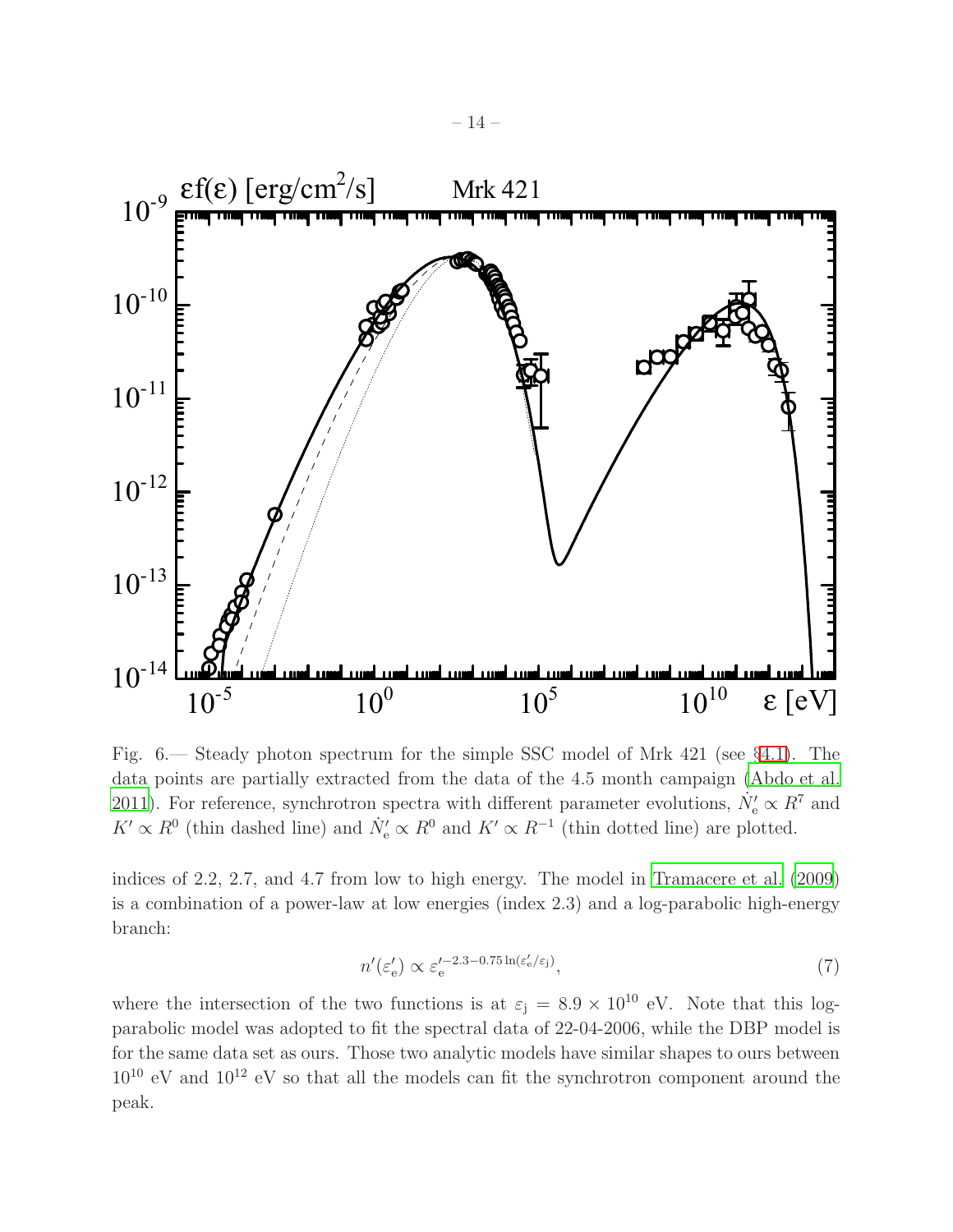

<span id="page-14-0"></span>Fig. 7.— Evolution of the electron energy distribution for the model of Mrk 421 in Fig. [6.](#page-13-0) The electron spectra during the acceleration process are denoted by thick lines, while those after the end of the acceleration are denoted by thin lines. The spectral shapes of other one-zone leptonic models are plotted (in arbitrary units) for reference. The thin dotted line is the DBP model in [Abdo et al. \(2011\)](#page-30-5) and the thin dashed line is the log-parabolic model in [Tramacere et al. \(2009](#page-32-15)).

In the two models with analytic functions, the soft spectra below  $\sim 10^{10}$  eV are advantageous to fit the GeV spectrum, while our model flux is significantly lower than the flux data obtained with Fermi. It may be hard to make such a soft spectrum in this energy range in Fermi-II models. However, the power-laws for the two analytic models below  $10^9$  eV are too soft to reconcile with the radio spectrum. Hence, the analytic models require another break or low-energy cut-off below  $10^9$  eV. To discriminate these distributions, future infrared and submillimeter observations will be interesting.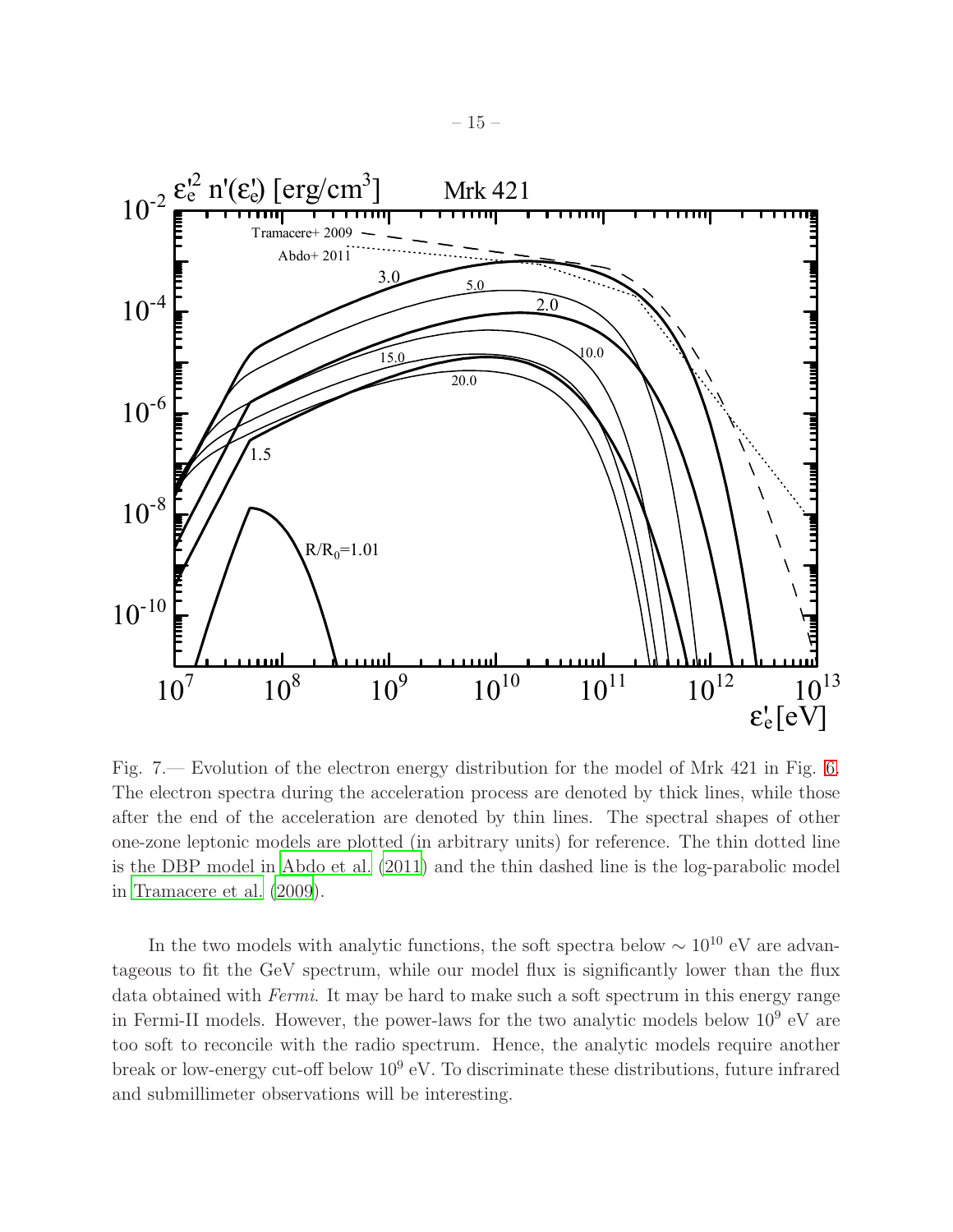The hard electron spectrum in our model yields the radio emission that agrees with the observed spectrum. In most of preceding models based on shock acceleration, abundant low-energy electrons for a power-law index of 1.5-2.0 make the synchrotron self-absorption frequency fall in the submillimeter range. Hence, another component, such as synchrotron self-absorbed emission from inhomogeneous jets (e.g. Königl 1981) etc., has been required to reconcile the radio observations. In contrast, the electron spectrum in the low-energy part is rather hard with a power-law index of approximately 1.06 even though we increased the low-energy particles with an evolution of the injection. So, synchrotron self-absorption is negligible in our model.

We now confirm this statement analytically. At  $R = 3R_0$ , the spectral density is  $n'(\varepsilon_n)$  $_{\rm e}^{\prime}) \simeq$ 2200 erg<sup>-1</sup> cm<sup>-3</sup> at  $\varepsilon'_{e} = \gamma'_{inj} m_{e} c^{2}$ . If we denote this as  $n'(\varepsilon'_{e})$  $(e') = C \varepsilon_e^{\prime -1}, C \simeq 0.18 \text{ cm}^{-3},$ which is comparable to the density  $\sim 1 \text{ cm}^{-3}$  obtained with the time integrated number of electrons,  $3^{8}R_{0}\dot{N}_{0}/8c\Gamma$  (note  $dt'/dR \simeq 1/c\Gamma$ ) and volume,  $V' = 4\pi(3R_{0})^{2}W'$ . The formula in [Rybicki and Lightman \(1979](#page-32-20)) gives the optical depth due to synchrotron self-absorption as

$$
\tau_{\text{SSA}} = 1.3 \times 10^{-2} \left( \frac{C}{0.18 \text{ cm}^{-3}} \right) \left( \frac{B'}{0.1 \text{ G}} \right)^{3/2} \left( \frac{\varepsilon'}{10^{-5} \text{ eV}} \right)^{-5/2} \left( \frac{W'}{10^{16} \text{ cm}} \right),\tag{8}
$$

or the break photon energy, defined as  $\tau_{\text{SSA}}(\varepsilon'_{\varepsilon})$  $a'_{\rm a}$ ) = 1, becomes

<span id="page-15-0"></span>
$$
\varepsilon'_{\rm a} = 1.8 \times 10^{-6} \left( \frac{C}{0.18 \text{ cm}^{-3}} \right)^{2/5} \left( \frac{B'}{0.1 \text{ G}} \right)^{3/5} \left( \frac{W'}{10^{16} \text{ cm}} \right)^{2/5} \text{ eV}.
$$
 (9)

As shown in Figure [7,](#page-14-0) the low-energy electron density in our model is much less than the extrapolations of the analytic models. As we have discussed, this is one of the reasons why the self-absorption frequency is relatively low. Distinct from the assumption in the above analytical estimate of eq. [\(9\)](#page-15-0), the electron distribution has a break at  $\gamma_e = \gamma_{e, inj} = 100$ , so that the above break energy would decrease. Thus, the spectral break at  $\varepsilon \sim 10^{-5}$ eV is mainly due to the break in the electron spectrum rather than the absorption effect. The actual  $\gamma_{e, inj}$  may be smaller than what we assumed  $(\gamma_{e, inj}$  has been set as 100 to save computational costs). So, the electron spectrum in our model can comprehensively explain the spectrum from the radio to the X-ray without introducing a minimum Lorentz factor  $\gamma_{\rm e,min}$ .

In our model, while the diffusion coefficient decreases, a sharp rise in the injection rate  $(\dot{N}'_{e} \propto R^{7})$  is required, which may seem unnatural. The electron injection rate is determined by short-wavelength turbulence that resonates with the gyro motion of low-energy electrons. Such waves may have a different evolution from the turbulence that accelerates high-energy electrons. While the long waves are produced by large-scale instabilities, such as the Kelvin– Helmholtz instability etc., the origin of the short waves may be the cascade of the long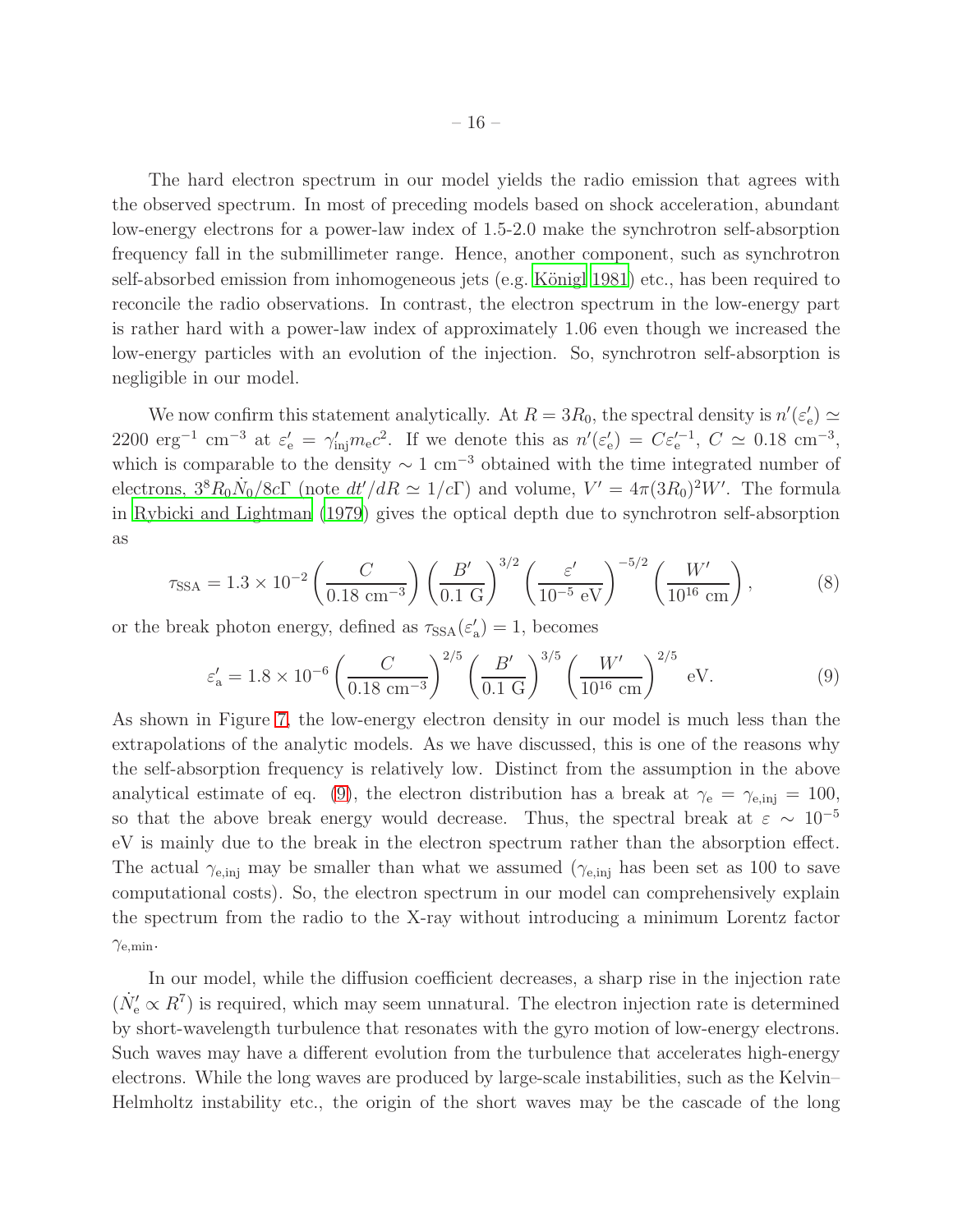waves. In this case, the efficiency of the electron injection may grow later relative to the development of the long waves. Another possibility is that the low-energy threshold of the electrons in the acceleration process decreases gradually. Let us consider electrons at energies of the cut-off tail in the Maxwellian distribution. When the minimum wavelength is relatively long, only higher energy electrons can be injected into the acceleration process. If the minimum wavelength gradually decreases as the cascade proceeds, lower energy electrons are also injected. This mechanism may cause a sharp rise in the injection rate retracing the cut-off shape in the Maxwellian distribution.

We have assumed the evolutions of  $\dot{N}'_e \propto R^7$  and  $K' \propto R^{-1}$ . If either  $\dot{N}'_e$  or  $K'$  is constant, as shown in Figure [6,](#page-13-0) the synchrotron spectrum becomes narrower than the observations. The broad peak represented by the X-ray and IR-optical data points is achieved by the combination of this evolution. Of course, our example of the parameter evolutions may not be a unique solution. On the other hand, we find that the X-ray spectrum shape can be solely fitted without this evolution, if we neglect the IR-optical and radio data. The X-ray spectral shape is determined by the high-energy cut-off shape of the electron spectrum, which may be controlled by the diffusion process in momentum space and radiative cooling rather than the parameter evolution.

Our parameter choice reproduces the flux level of the IC component as well. However, the observed flux at ∼ 100 MeV is significantly higher than the model spectrum. The spectrum obtained with *Fermi* is relatively flat compared with the synchrotron spectrum. The steady SSC spectrum obtained with our time-dependent model is hard to reconcile with the Fermi data.

### 4.2. SSC+EIC model

<span id="page-16-0"></span>The simplest method to fit to the GeV flux is an introduction of another emission region that contributes to this energy range. Such two-zone models have been discussed by several authors such as [Ghisellini et al. \(2005](#page-31-16)).

Here, we consider another possibility, the effect of an external photon field, to reproduce the 100 MeV–GeV flux in Mrk 421. While external photons are indispensable to explain IC components of flat spectrum radio quasars (FSRQs), BL Lac objects have been fitted without external photons. For FSRQs, optical photons from broad-line regions are a candidate for the external photon field. However, the average electron energy in BL Lac objects is much higher than that in FSRQs so that the Klein–Nishina effect makes the contribution of the external optical photons negligible. Moreover, the typical energy range of the IC-scattered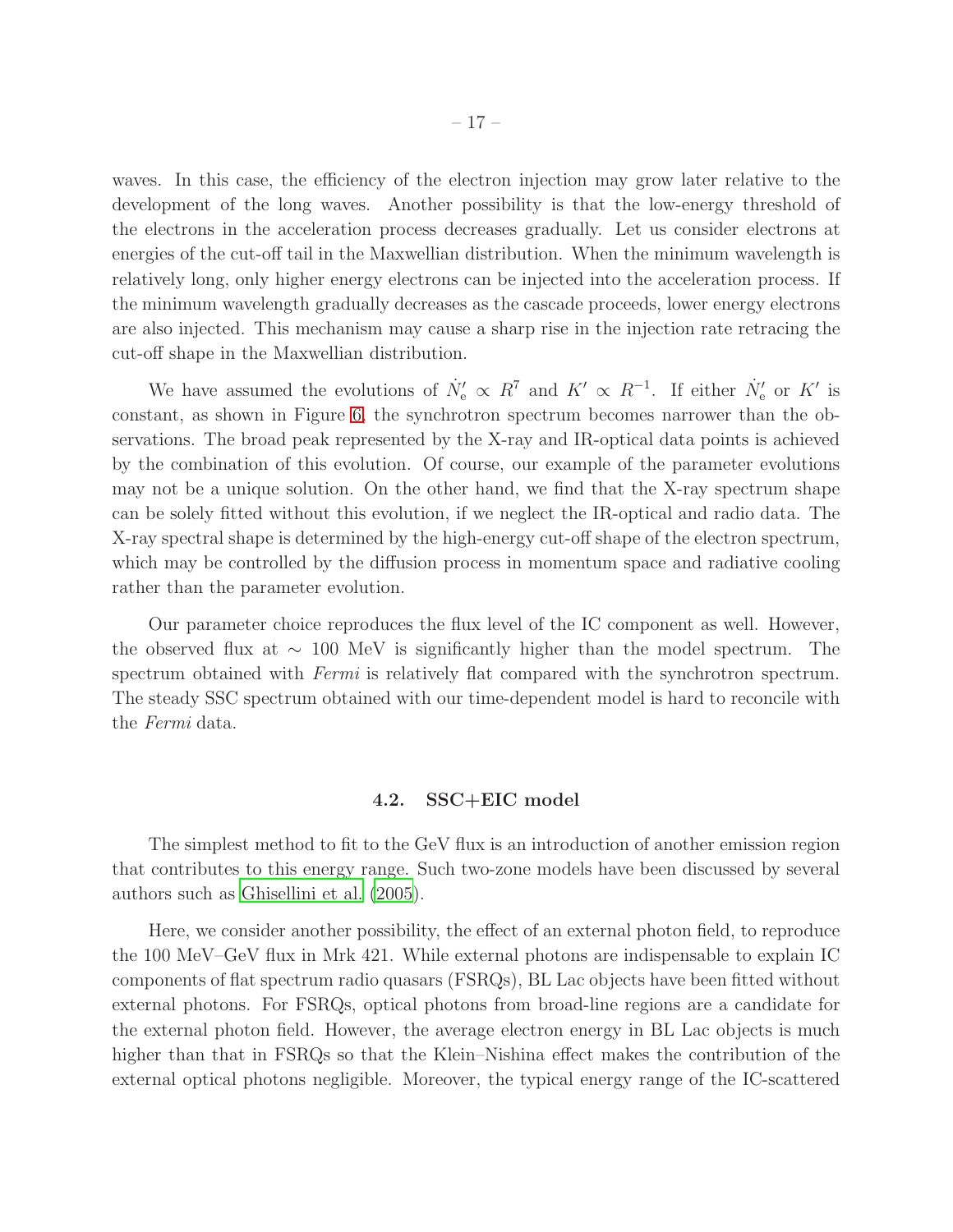optical photons becomes much higher than the GeV energy range. Here, we consider external radio photons, which may come from compact radio lobes as seen in young radio-loud AGNs [\(Snellen et al. 2004](#page-32-21)).

We consider an external photon field whose spectral peak in the  $\varepsilon f(\varepsilon)$ -diagram is 10<sup>-6</sup> eV (240 MHz). This corresponds to  $\sim 10^{-6} \Gamma eV \sim 10^{-5} eV$  in the shell frame, which is safely high enough to avoid synchrotron self-absorption [see eq. [\(9\)](#page-15-0)]. Since we have no definite model for the spectrum, the Band function [\(Band et al. 1993\)](#page-31-17), smoothly joined power laws, is adopted here. The low- and high-energy photon indices (defined as  $-d \ln f(\varepsilon)/d \ln \varepsilon + 1$ ) are chosen to be  $-1$  and 2.5, respectively. The total luminosity is  $L_{\text{ex}} = 4.9 \times 10^{38} \text{ erg s}^{-1}$ . When photons are isotropically distributed, the photon energy density in the comoving frame of the jet is  $4U_{\text{ex}}\Gamma^2/3$  [\(Dermer & Schlickeiser 2002](#page-31-18)). However, the isotropic approximation may not be accurate. So we neglect the numerical coefficient, and assume the comoving energy density to be

$$
U'_{\text{ex}} = \Gamma^2 \frac{L_{\text{ex}}}{\pi R^2 c}.
$$
\n(10)

The spectral shape is simply shifted by a factor of Γ in the shell frame. Based on this photon distribution in the shell frame, we calculate the contribution of external IC (EIC). Of course, our time-dependent code can wholly take into account the non-linearities of the cooling processes [\(Zacharias & Schlickeiser 2012\)](#page-33-4). For simplicity, we assume isotropic emission in the shell frame, although the external photons may be beamed in this frame. Therefore, the contribution of the external photons is simply taken into account by adding the boosted external photons to the photon field in the shell frame. The external component is intrinsically indistinguishable from the internal synchrotron/IC photons.

As shown in Figure [8,](#page-18-0) the photon energy density is initially dominated by the external photons so that the ratio  $U_B/U_\gamma$  is almost constant. As the electron injection proceeds, photons produced in the shell becomes predominant, as seen at  $R > 2R_0$ , and its energy density overtakes the magnetic one. Similarly to 1ES 1101-232, the emission efficiency is so low that most of the electron energy is not released as radiation.

The final results for our model with external photons are shown in Figure [9,](#page-19-0) where the model spectrum well agrees with observed spectra from the radio to the TeV. As we have explained in §2, the steady spectrum is a superposition of emission from multiple shells at different R. However, the steady photon spectrum is virtually determined by the electron spectral shape at  $R = 3R_0$ , because the rapid increase of the electron injection makes the electron density reach a maximum at the end point of the injection/acceleration (see Figure [7\)](#page-14-0). However, the emission spectrum from one shell for an observer evolves as shown in Figure [9.](#page-19-0) The synchrotron component shows a hard-to-soft evolution. This may be due to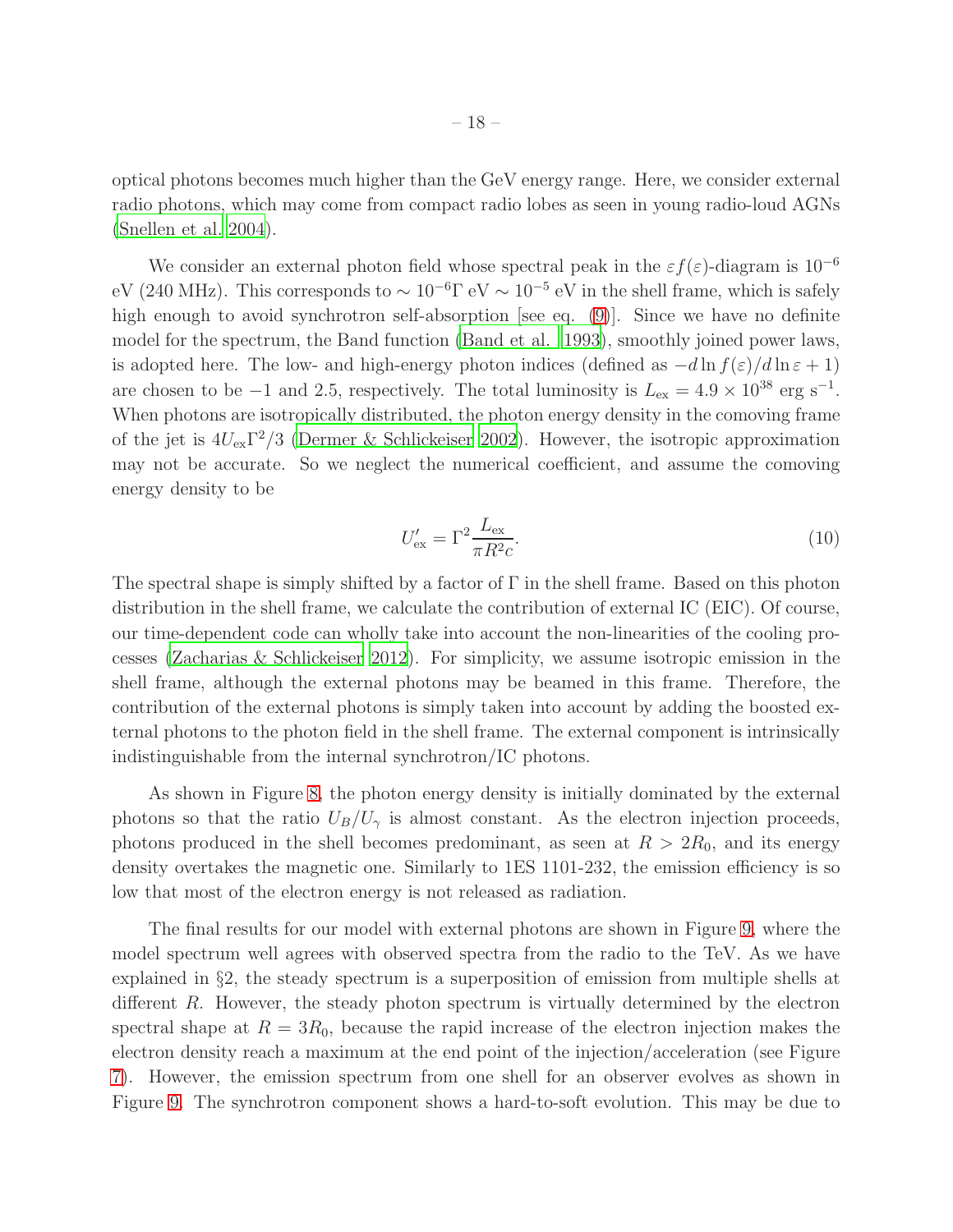

<span id="page-18-0"></span>Fig. 8.— Evolution of the energy density ratios in a shell in the model for Mrk 421 with external photons (see §[4.2\)](#page-16-0). The label notations are the same as in Fig. [4.](#page-10-0)

the decay of the magnetic field. On the other hand, the SSC component, which has a peak around  $10^{11}$  eV, does not show a drastic evolution in its hardness. The Klein–Nishina effect makes a peak at the energy that is determined by the maximum energy of the electrons. As a result, this peak energy is insensitive to the synchrotron peak energy. The EIC emission, whose spectral peak is clearly seen in the single-shell spectra, especially for the early period  $(10-32 \text{ ks})$ , succeeds in reproducing the *Fermi* data.

While two-zone models are still promising, the success of the EIC model encourages single emission-region models. The EIC model needs another parameter set for the external photon field. The essential parameters are its luminosity and peak photon energy, because the details of the photon spectral shape are not so important. Thus, the practical number of model parameters is 10 in this model (see the last part in  $\S2$ ). This number is still fewer than the DBP model in [Abdo et al. \(2011\)](#page-30-5), although the DBP model is not designed to address the radio spectrum.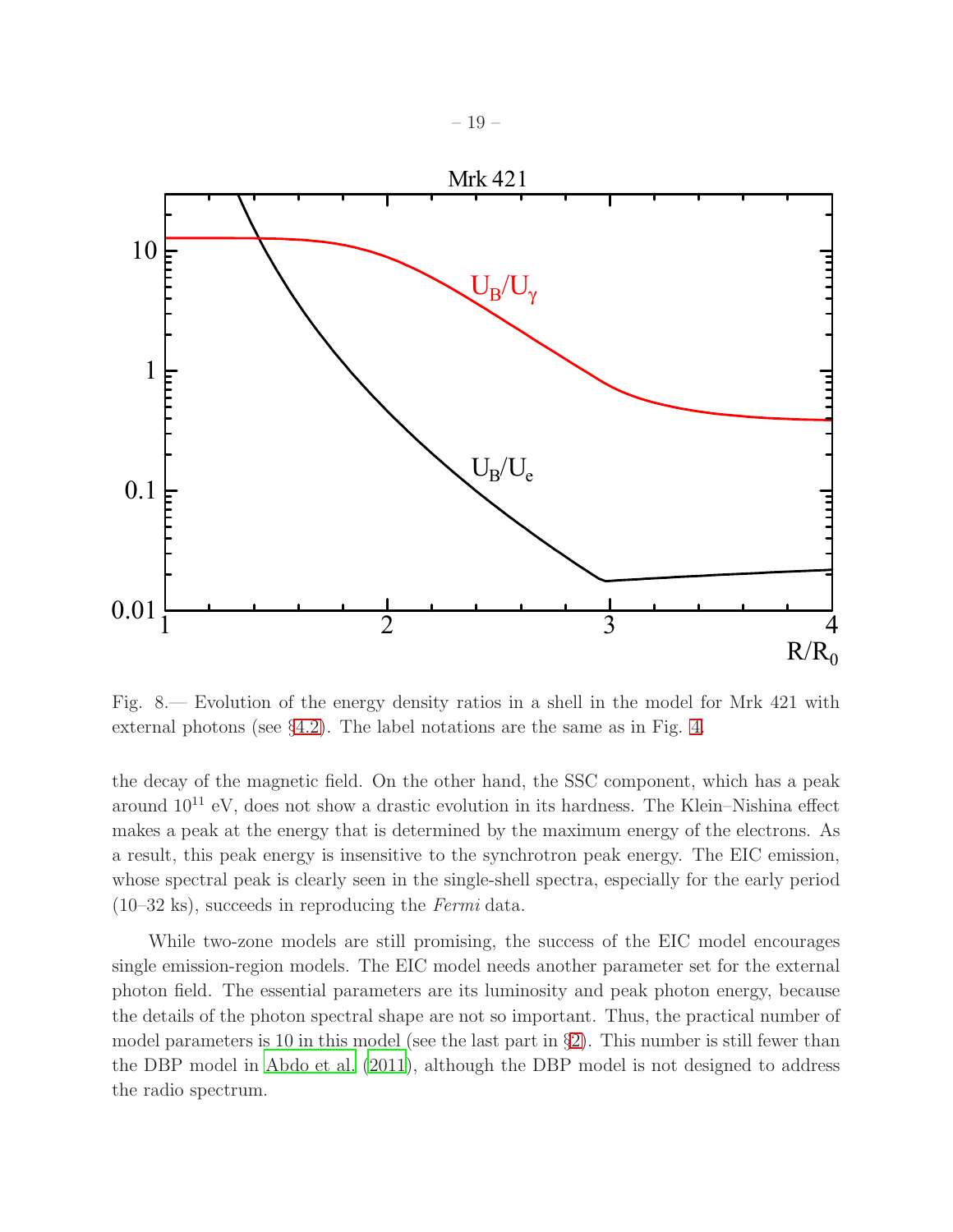

<span id="page-19-0"></span>Fig. 9.— Steady photon spectrum (thick) for the model of Mrk 421 with external photons (see §[4.2\)](#page-16-0). Thin lines show the evolution of the photon spectrum emitted from one shell, neglecting the emission from the other shells. The steady spectrum can be interpreted as a superposition of those spectra. The time (ks) labeling each thin line is for observers at Earth.

### 5. Variability in Mrk 421

The MAGIC telescope reported day-scale flux variations and a clear correlation between TeV and X-ray fluxes of Mrk 421 [\(Albert et al. 2007\)](#page-31-19). [Fossati et al.](#page-31-20) [\(2008\)](#page-31-20) claimed a possible lag (∼ 2 ks) of TeV flares relative to soft X-ray flares, whereas TeV and hard X fluxes are well correlated (see also [Acciari et al. 2011\)](#page-30-6).

Spectral evolution obtained with Suzaku [\(Ushio et al. 2009\)](#page-33-5) indicates that the spectral peak energy shifts to a higher energy with increasing flux in X-ray flares of Mrk 421. Another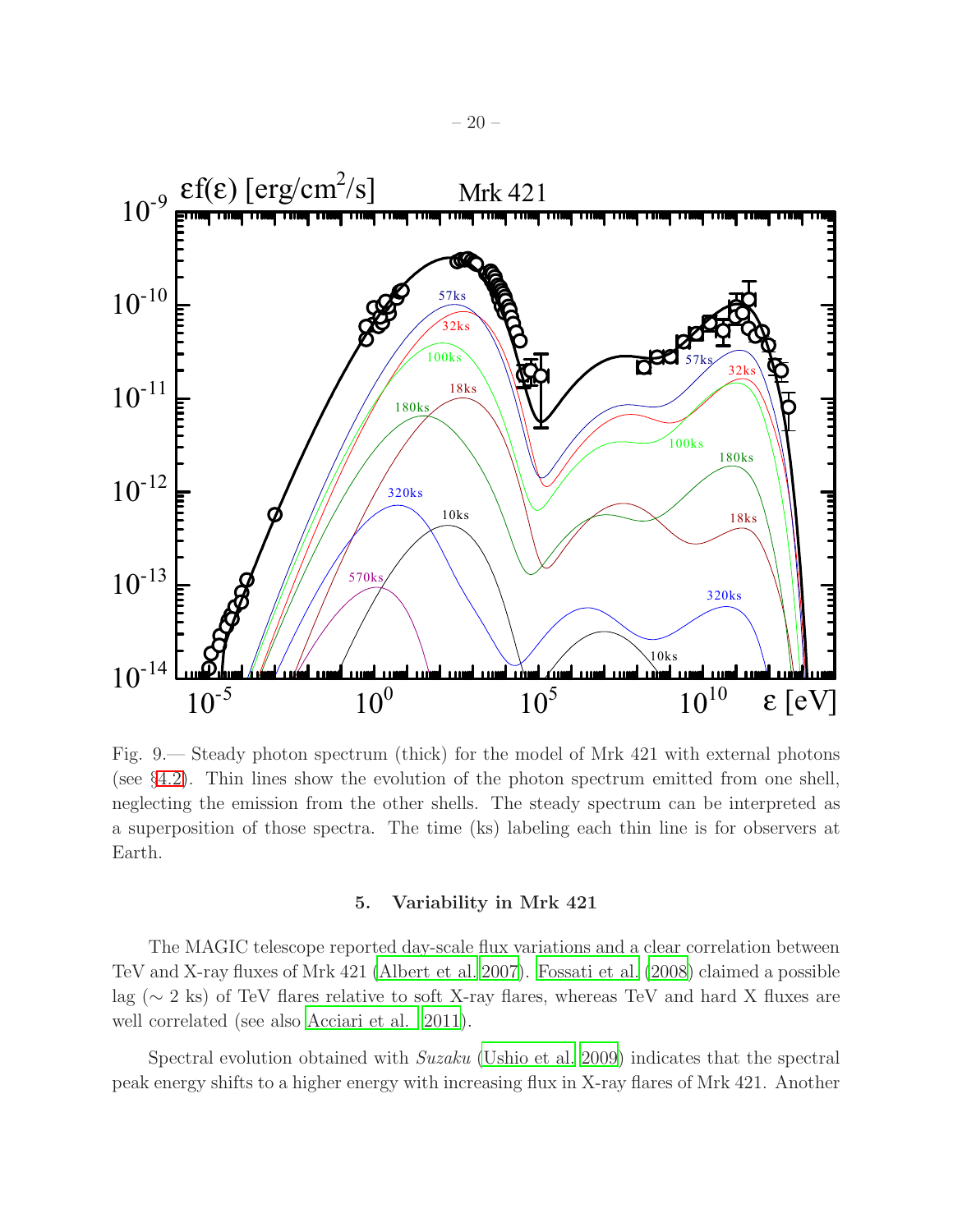interpretation [Ushio et al. \(2009\)](#page-33-5) claimed is that two components, "steady" and "variable," coexist in X-ray flares. The "variable" component is described by a broken power-law, while the "steady" component has an exponential cutoff at ∼ 1 keV. In this section, based on the picture of the "steady" and "variable" components, we argue the spectral evolution in flares in Mrk 421. As shown in [Tramacere et al. \(2009](#page-32-15)), the flare spectra may provide a signature of Fermi-II acceleration. Note that we do not intend to fit individual flare spectra.<sup>[2](#page-33-6)</sup> We just probe the qualitative behaviors of the flare spectra with our time-dependent code.

In our steady flow approximation, the identical shells are continuously ejected from  $R = R_0$ , as shown in Figure [1.](#page-3-0) In order to simulate flares in Mrk 421, we replace one shell in the sequence of the shells with a shell that has a different parameter set from the other shells. Then, the time-dependent contribution from the replaced shell will produce a flare on the steady emission due to the other shells. In this section, the model for the steady emission is the same as the model with the external photons in §[4.2.](#page-16-0)

### 5.1. Variable plasma parameters

<span id="page-20-0"></span>First, we propose a model in which the replaced shell has a larger diffusion coefficient and lower magnetic field than those for the other shells. The other parameters are the same as those for the other shells except for  $\dot{N}'_{e}$ . The magnetic field is taken to be  $B_0 = 0.06$  G and  $K_0$  is 1.5 times the value for the other shells. To harden the electron/photon spectrum of the flare, the injection rate is also changed to  $N'_e = N_0 (R/R_0)^5$  (remember that  $N'_e \propto R^7$ for the other shells), where  $\dot{N}_0 = 4.9 \times 10^{44} \text{ s}^{-1}$ , five times larger than the steady model. Since the highest energy electrons are dominated by those injected earlier, we expect that emission from high-energy electrons will show a large change, while emission from low-energy electrons will be unaffected.

Figure [10](#page-21-0) shows the spectral evolution for this model. The larger  $K_0$  shifts the peak energy of the synchrotron component to a higher energy. This is similar to the observed hardening in hard X-ray bands. This model yields a significant TeV flare as well. When we do not change the magnetic field and  $\dot{N}_0$  ( $K_0$  is changed, as explained), a significant TeV flare does not appear (see the dashed line in Figure [10\)](#page-21-0). This is because of the Klein–Nishina effect. Even if the maximum energy of electrons is increased by the larger  $K_0$ , the efficiency of the IC emission for such high-energy electrons is very low. Such electrons cool radiatively via nearly only synchrotron emission. Therefore, to synchronize a TeV flare with an X-

<sup>2</sup> The minimum variability timescale in observations is also shorter than that we calculated here. Our timescale, however, is within the distribution of the flare timescale.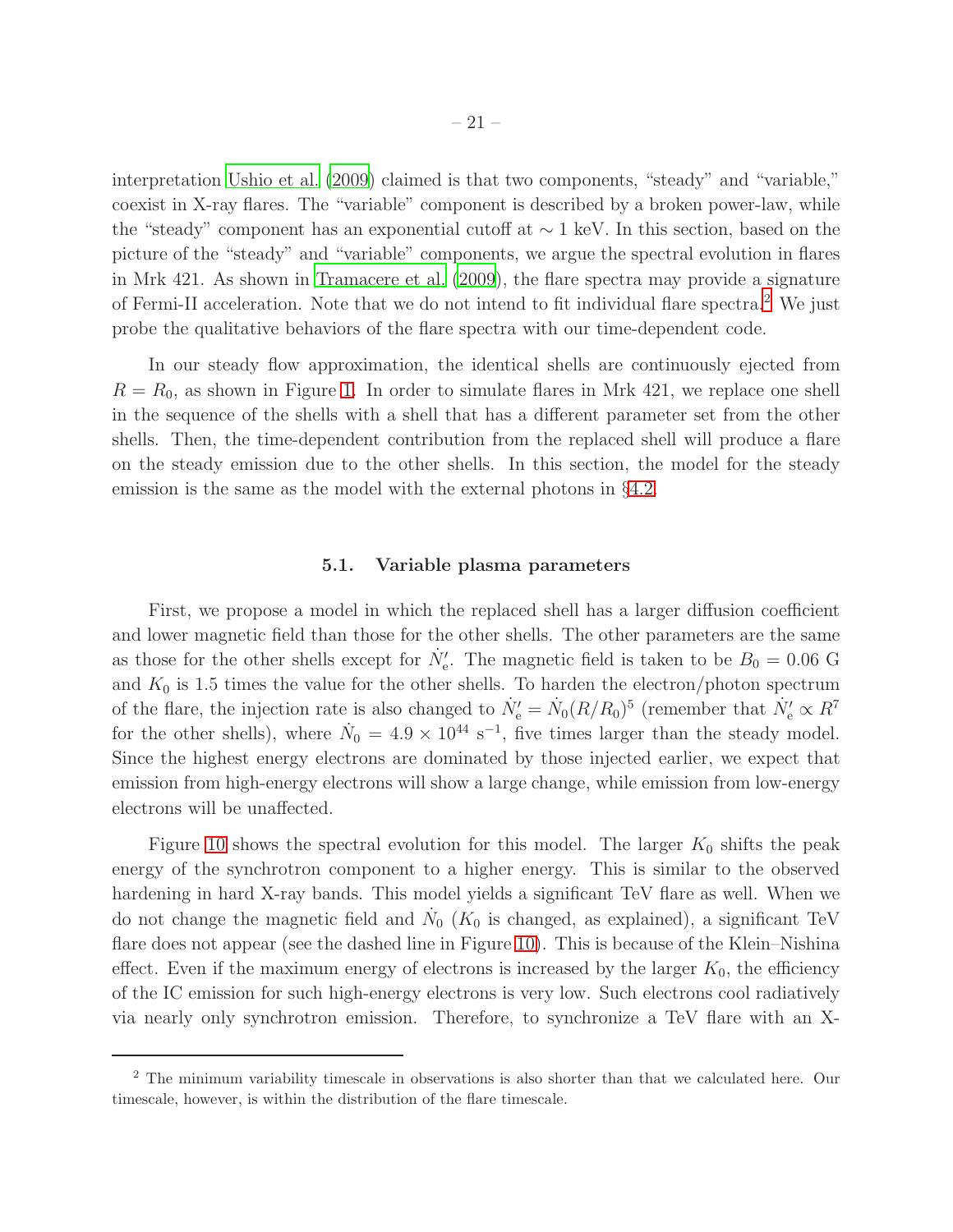

<span id="page-21-0"></span>Fig. 10.— Flare from a high K' (1.5 times) and low magnetic field  $(B_0 = 0.06 \text{ G and})$  $\dot{N}_0 = 4.9 \times 10^{44} \text{ s}^{-1}$ ) shell for Mrk 421 (see §[5.1\)](#page-20-0). The time (ks) for observers at Earth is denoted for each line. The dashed line is the spectrum at 57 ks for the model with the same magnetic field  $(B_0 = 0.13 \text{ G and } \dot{N}_0 = 9.8 \times 10^{43} \text{ s}^{-1})$  as that in the other shells.

ray flare, we need not only higher  $K_0$  but also lower  $B_0$ , which enhances the IC emission efficiency. Since the external photon field is common for all the shells in this model, a TeV flare inevitably accompanies a GeV flare, which is more prominent than the TeV flare. Short time flaring behavior in the GeV band for Mrk421 has not been detected until now, probably because BL Lac objects are relatively weak GeV emitters. Future studies will be valuable to support or reject the EIC scenario of GeV emission.

The required anti-correlation in  $B_0$  and  $K_0$  may seem awkward. As shown in eq. [\(5\)](#page-4-2),  $D \propto \varepsilon_{\rm e} k |\delta B^2|_k / B \propto |\delta B^2|_k \propto \delta B_0^2 B^{-q} \varepsilon_{\rm e}^q$ , where  $\delta B_0^2$  is the normalization coefficient of  $|\delta B^2|_k$ . Thus, if a decrease in B does not accompany a change of  $\delta B_0^2$ , the diffusion coefficient can be enhanced, because the resonant wavenumber  $k$  shifts lower as  $B$  decreases. However,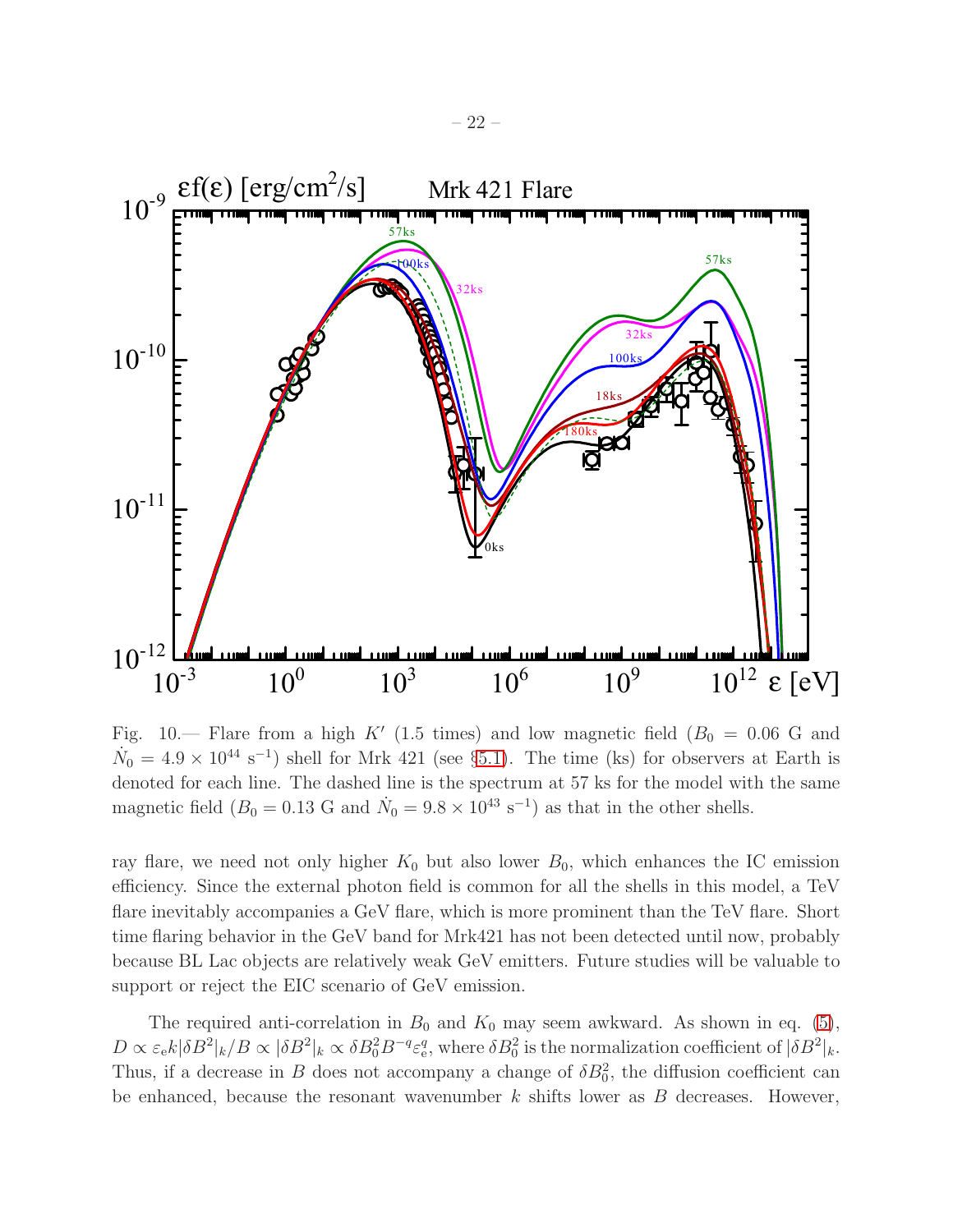if  $\bar{\xi}$  is determined by the Alfvén velocity,  $K \propto B^2 |\delta B^2|_k \propto \delta B_0^2 B^{2-q}$ . Since  $q < 2$ , an anti-correlation in B and  $\delta B_0^2$  is required to enhance the diffusion coefficient.



<span id="page-22-0"></span>Fig. 11.— Lightcurves for Fig. [10.](#page-21-0)

As we have discussed previously, a flare in the hard X-ray band is emitted by the highest-energy electrons, while the origin of the TeV flare is SSC emission from relatively lower-energy electrons. Because radiative cooling is very effective for the highest-energy electrons, the hard X-ray flare ceases faster than flares in other energy bands, as shown in Figure [11.](#page-22-0) This tendency is not consistent with the observed synchronicity of hard X-ray and TeV flares or the hard lag between X-ray bands. The time-dependent simulations by [Chen et al. \(2011\)](#page-31-12) also failed to reproduce this observed feature. The slight lag of 100 GeV– TeV lightcurves relative to the soft X-ray flare seem to be reproduced by our simulations. The model lightcurves show long tails, while typical lightcurves from blazars are almost symmetric in their rise and decay shape. This long tail is not due to the curvature effect,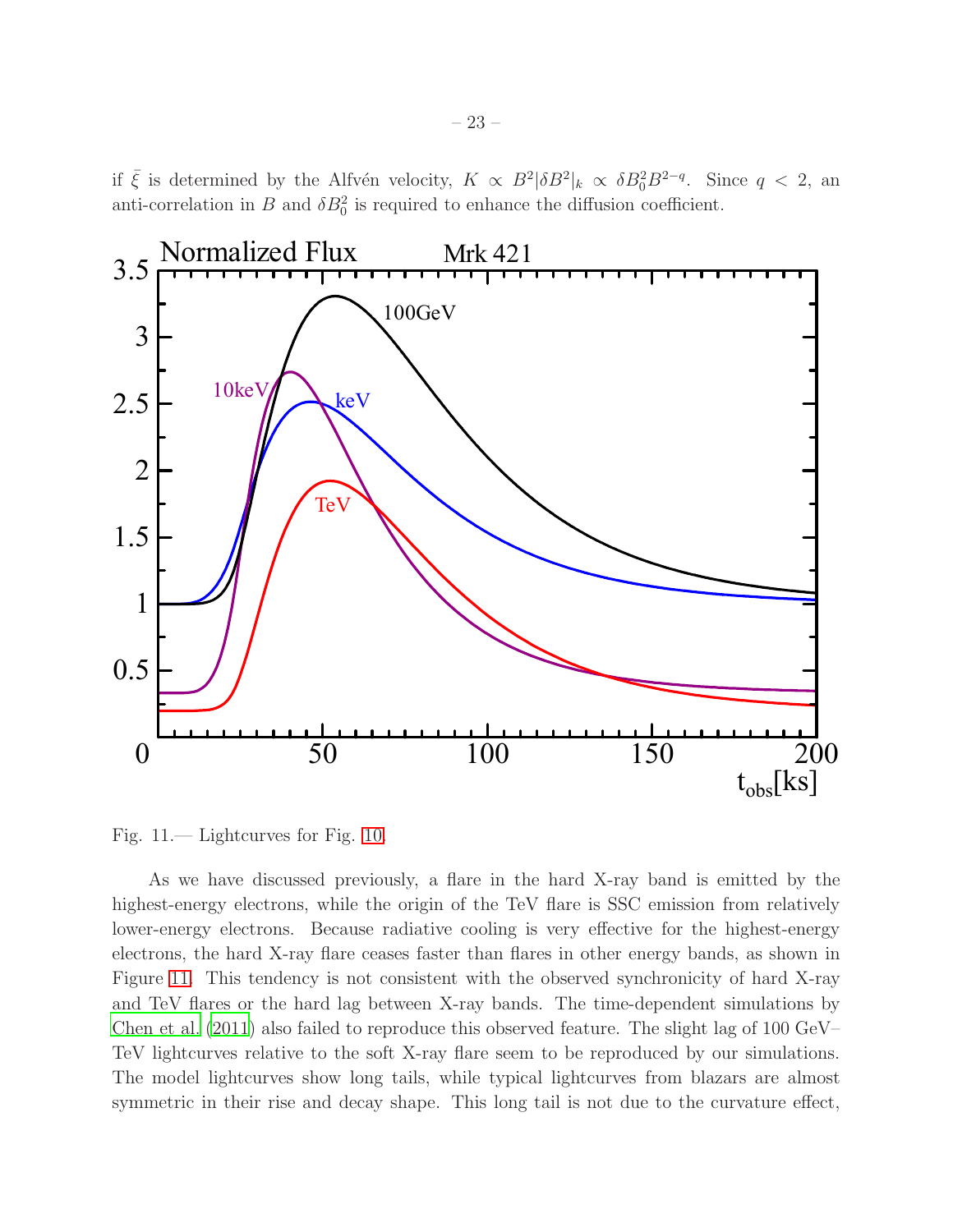namely the contribution of off-axis emission. Since radiative cooling is inefficient for most of the electrons, the decay of the flares is regulated by adiabatic cooling. Unless sudden shutdown of the emission is artificially adopted, emission from slowly cooling electrons yields long tails in their lightcurves.

The above two problems, the early termination of the hard X-ray flare and asymmetric lightcurves, are inevitable in our model. We have replaced only one shell, changing the physical parameters to produce a flare. This implies that a partial and discrete transition of the physical parameters occurs in the outflow. Realistic outflows may have a gradual parameter change in a wider spatial range. The symmetric lightcurve may be a result of this gradual parameter change. Moreover, if the onset of the magnetic field decay is faster than the increase of the diffusion coefficient, the observed delay of hard X-ray flares should be reproduced. Thus, the hard X-ray delay requires different evolution of the magnetic field and electron injection.

### 5.2. Variable Lorentz factor

<span id="page-23-0"></span>A fluctuation of the bulk Lorentz factor may cause a flare as well. Shifts of the spectral peak energies are naturally expected for a photon source with a higher Γ. Strictly speaking, we cannot embed a faster shell in a steady flow of a constant  $\Gamma$ . Such a shell interacts with the precedent shell, and may be decelerated by shocks. Actual outflows may not be completely continuous. Hence, postulating a quasi-steady outflow as a background, we simply add the contribution of the faster shell to the emission discussed in §[4](#page-11-0) here.

Given a synchrotron luminosity, a higher  $\Gamma$  leads to a lower synchrotron photon density in the shell frame. In order to produce simultaneous X-ray and TeV flares, a weaker magnetic field is required even in this case. This means that a larger  $K'$  is also required to shift the spectral peaks higher. Here, a shell with  $\Gamma = 30$  is assumed to be the origin of the flare. We adopt the same  $R_0$  as before, but the high Γ leads to a narrower width  $W' = 5 \times 10^{15}$ cm. Other parameters are  $\Delta T'_{\text{inj}} = 2W'/c$ ,  $B_0 = 0.03$  G,  $K' = K_0 (R/R_0)^{-1}$  with  $K_0 =$  $3.9 \times 10^{-2} \text{ eV}^{1/3} \text{ s}^{-1}$ , and  $\dot{N}'_e = \dot{N}_0 (R/R_0)^5$  with  $\dot{N}_0 = 4.9 \times 10^{44} \text{ s}^{-1}$ .

The obtained spectra are plotted in Figure [12.](#page-24-0) If we neglect the EIC emission in this model, flares are seen in only X-ray and TeV energy bands (solid lines). However, a single outflow model with the external photons imposes the EIC emission on the flare source. The higher  $\Gamma$  enhances the efficiency of the EIC; given the electron total number and energy distribution in the shell frame, the EIC luminosity is proportional to  $\Gamma^6$  (a Doppler factor  $\delta \sim \Gamma$  is assumed), while the synchrotron luminosity is  $\propto \Gamma^4$  (see e.g., [Dermer & Schlickeiser](#page-31-18)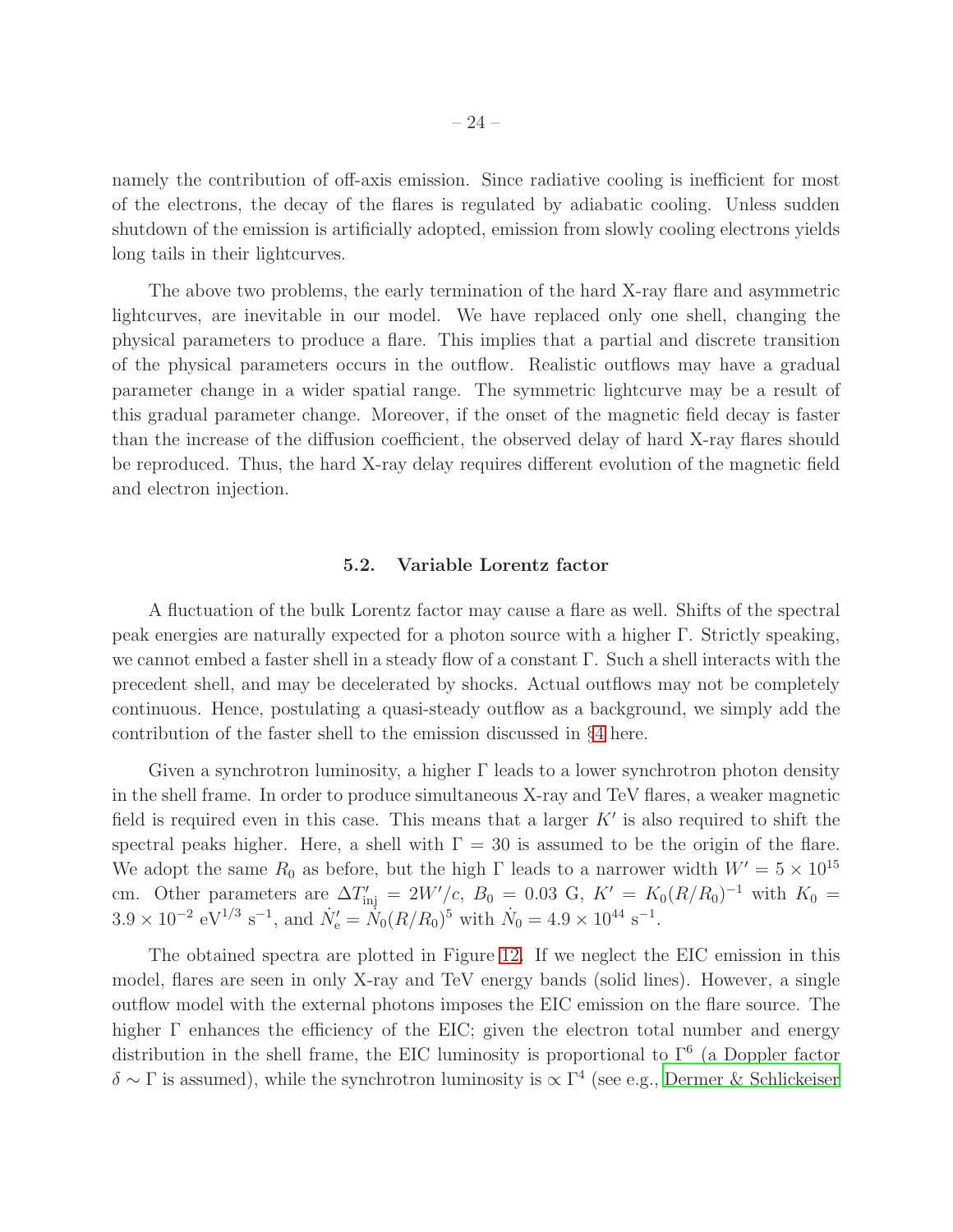

<span id="page-24-0"></span>Fig. 12.— Flare from a high- $\Gamma$  ( $\Gamma = 30$ ) shell for Mrk 421 (see §[5.2\)](#page-23-0). The time (ks) for observers at Earth is denoted for each line. The solid lines are model spectra neglecting the EIC emission. The dashed line is the spectrum at 10 ks for the model including the EIC effect.

[2002\)](#page-31-18). Hence, the amplification of the GeV flare due to the EIC emission is very large (the dashed line in Figure [12\)](#page-24-0). If this huge GeV flare is not observationally favorable, the high-Γ model with the external photons will be rejected. In this case, Γ should be almost constant, or a different source for the GeV steady emission (no external radio source) may be required.

When shells with different values of  $\Gamma$  are injected, they collide and particles are accelerated by first- and second-order Fermi processes. Böttcher  $&$  Dermer (2010) elaborated on the emission properties from such collisions and showed that the various types of the evolution of the emission spectrum are induced by such collisions. We have neglected such effects in the EIC models, which may be observationally constrained based on the high sensitivity to Γ. This should be tested in future studies.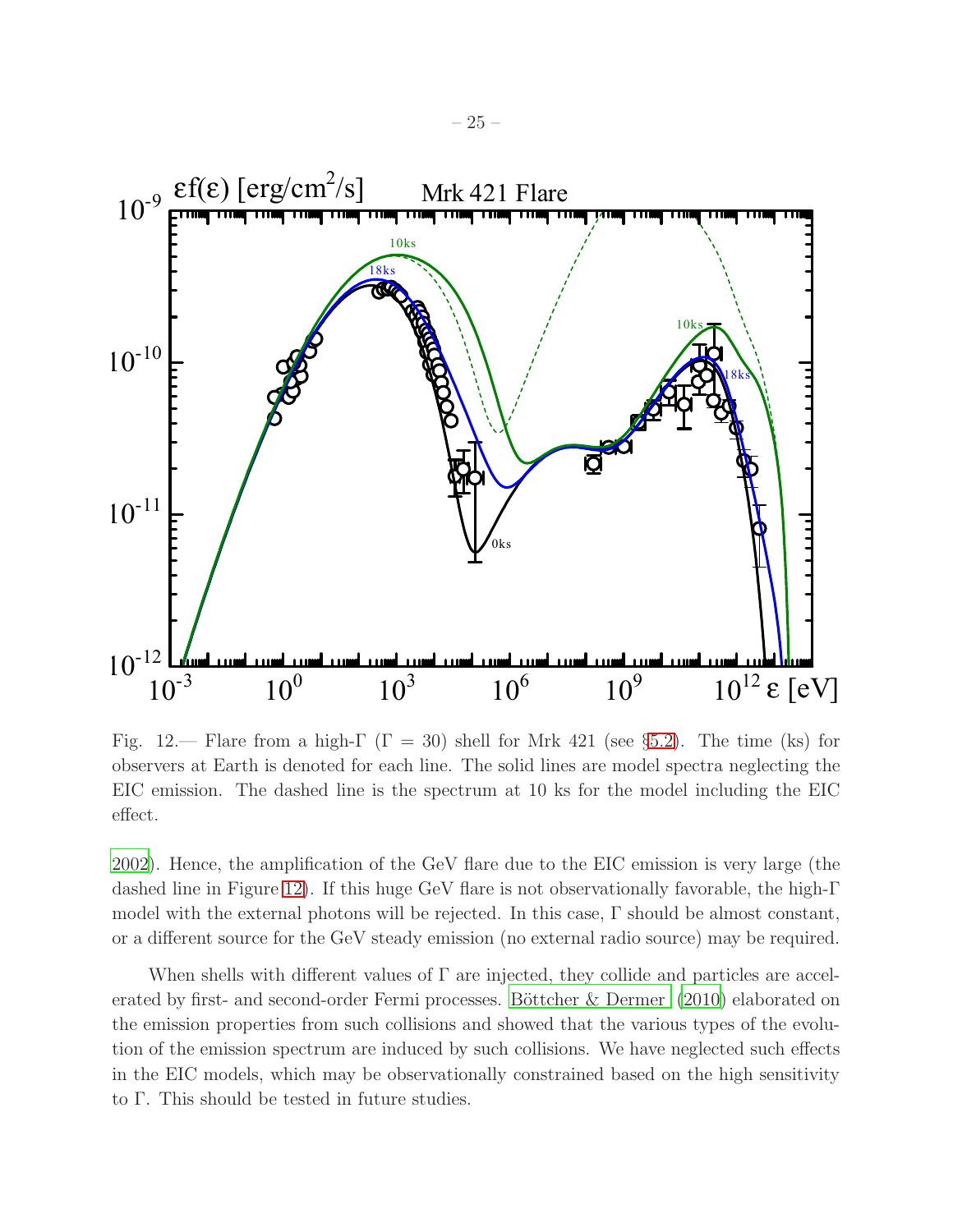

<span id="page-25-0"></span>Fig. 13.— Lightcurves for Fig. [12.](#page-24-0)

The lightcurves for the model without the EIC emission are plotted in Figure [13.](#page-25-0) The high  $\Gamma$  leads to a short variability timescale  $(\propto \Gamma^{-2})$  compared with the model in §[5.1.](#page-20-0) The qualitative behavior is similar to the case in Figure [11.](#page-22-0) The very weak magnetic field extends the cooling time scale for the highest-energy electrons. Thus, the early termination of the hard X-ray flare is not prominent compared with the model in §[5.1.](#page-20-0)

### 5.3. Shock acceleration

<span id="page-25-1"></span>While the quasi-steady emission may be due to the Fermi-II acceleration, the flare phenomena may be attributed to shocks in the outflow. The interpretation in [Ushio et al.](#page-33-5) [\(2009\)](#page-33-5) is compatible with such a picture. As a model with a combination of Fermi-I and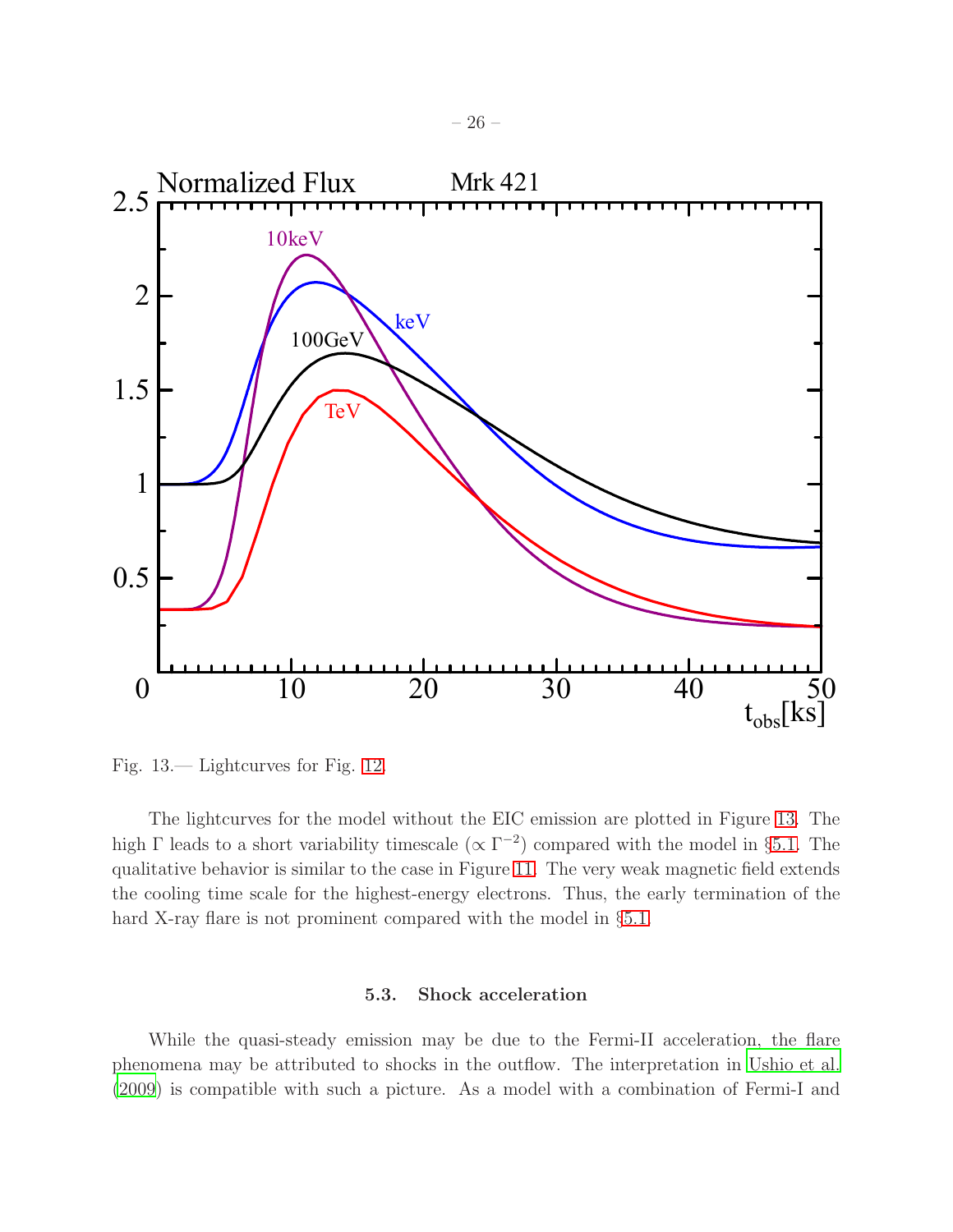Fermi-II processes, [Weidinger & Spanier \(2010a](#page-33-7)[,b](#page-33-8)) calculated electron and photon spectra, dividing the blazar region into acceleration and radiation zones. The accelerated electrons escape from the acceleration zone and are injected into the radiation zone. By changing the particle injection, they obtained the light curves for 1ES 1218+30.4 and PKS 2155-034.

Within our picture, we also test the Fermi-I model with our code. We inject shockaccelerated electrons of the single power-law with an exponential cutoff into the flaring shell. The power-law index is  $p = 2$  and the cutoff Lorentz factor is  $\gamma_{e,\text{max}} = 10^7$ . The minimum Lorentz factor is taken to be  $\gamma_{e,\text{min}} = 15$ . The bulk Lorentz factor is  $\Gamma = 15$  and the shell width is  $W' = 1.0 \times 10^{16}$  cm, the same as those in the steady component. The injection is assumed to be constant over a time scale  $\Delta T'_{\text{inj}} = W'/c$  and we neglect the reacceleration by turbulence. The total energy of electrons is  $E_{e,iso} = 5 \times 10^{51}$  erg in spherically symmetric evaluation  $(E_e = E_{e,iso} \theta_j^2/2 = 1.1 \times 10^{49} \text{ erg})$ . Even in this model, a weak magnetic field is required  $(B_0 = 0.06 \text{ G})$  to produce a TeV flare (see the dashed line in Figure [14](#page-27-0) for the model with  $B_0 = 0.13$  G and  $E_{e,iso} = 2 \times 10^{51}$  erg).

As shown in Figure [14,](#page-27-0) the synchrotron spectra show flat shapes (the photon index is  $\sim$  2) in the X-ray band. These values are significantly different from the other models. The lightcurves in Figure [15](#page-28-0) show coincident peaks at ∼ 20 ks from keV to 100 GeV. This is due to the continuous injection of the high-energy electrons. The electron injection and cooling balance each other in the high-energy regions, so the electron energy distribution remains quasi-steady until the electron injection stops. The termination times of the emissions are controlled by the electron injection. The slight delay of the TeV lightcurve may come from the evolution of the seed X-ray photons.

### 6. Summary and Discussion

In this paper, we have simulated the temporal evolution of high-energy electrons and photon production in relativistically outflowing shells. Our numerical code can follow the electron distribution with the effects of the electron injection, acceleration, synchrotron cooling, and IC cooling. The full non-linearities of IC cooling including the Klein–Nishina effect, are taken into account. We have considered the Fermi-II process as the electron acceleration mechanism, while there are other candidates for the acceleration mechanism, such as Fermi-I. The Fermi-II process, driven by some kind of turbulence in the outflows, can naturally make electron spectra harder than those predicted by the simplest version of diffusive shock acceleration theory. As opposed to the shock acceleration in supernova remnants, the maximum energy of the electrons is expected to be far below that in the Bohm limit. Those characteristics are favorable to explain blazar photon spectra. In this method and model, the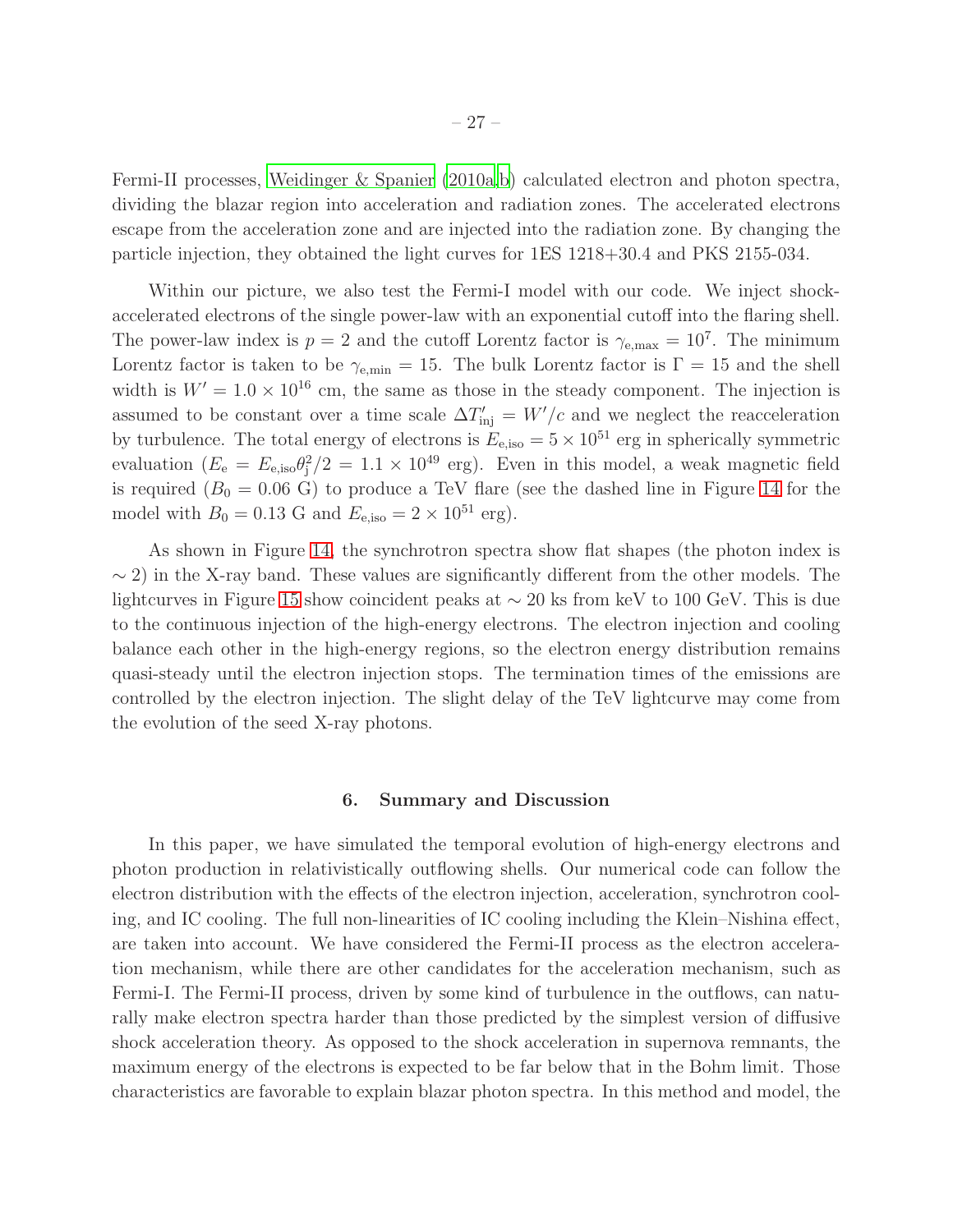

<span id="page-27-0"></span>Fig. 14.— Flare from a shocked shell for Mrk 421 (see §[5.3\)](#page-25-1). The time (ks) for observers at Earth is denoted for each line. The solid lines are model spectra with  $B_0 = 0.06$  G and  $E_{\text{e,iso}} = 5 \times 10^{51}$  erg. The dashed line is the spectrum at 18 ks for the model with  $B_0 = 0.13$ G and  $E_{\text{e,iso}} = 2 \times 10^{51}$  erg.

diversity in the temporal evolution of the electron injection and acceleration can be expected to generate a variety of photon spectral shapes.

We have modeled steady photon emission by superposition of time-evolving emission from continuously ejected multiple shells. The photon spectrum of the TeV blazar 1ES 1101-232 is well reproduced by a simple model with a constant injection rate and diffusion coefficient. For Mrk 421, which shows a softer spectrum than that in 1ES 1101-232, we need to adjust the evolution of the electron injection rate etc. to fit the spectrum. A power-law evolution of  $\dot{N}'_{e} \propto R^7$  makes a curved electron spectrum, which produces a good fit to the observed synchrotron spectrum from the radio to X-ray bands. An advantage in our model is that we do not need to introduce unprescribed energy scales as break energies in the electron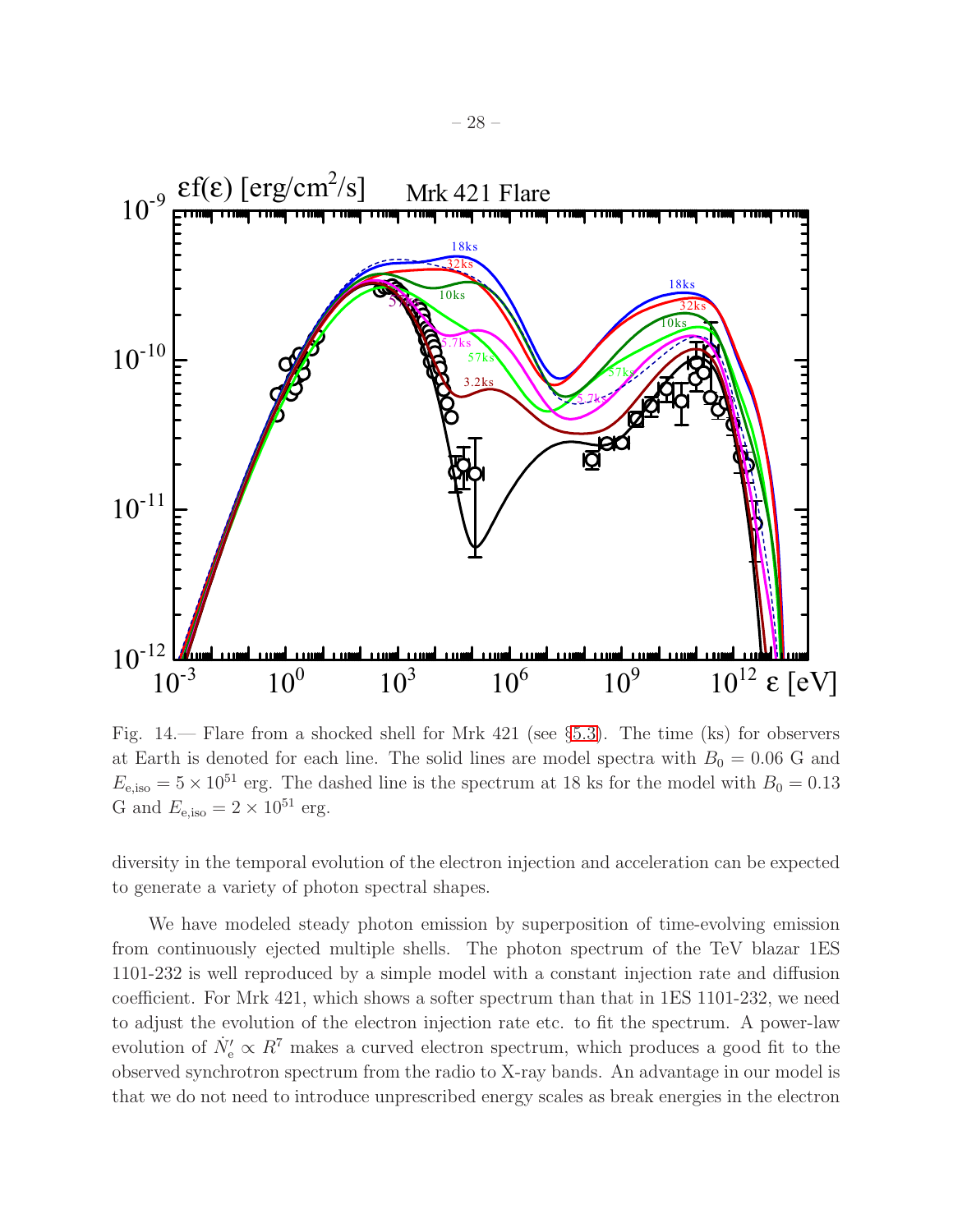

<span id="page-28-0"></span>Fig. 15.— Lightcurve for Fig. [14.](#page-27-0)

spectrum. However, the required rapid growth of the injection rate has not been theoretically justified yet. Future progress in the study of the injection processes with time-dependent ways will be important to examine the validity of the model.

Our Fermi-II model explains the radio data as well as the optical and X-ray data as the emission from a single source. In most of preceding models based on shock acceleration, which fit the optical and X-ray data of blazars, the electron density in the low-energy range is much higher than in our model (see Figure [7\)](#page-14-0), so that the synchrotron self-absorption effect is much stronger. As a result, the radio data have difficulty explaining simultaneously the optical and X-ray data by one-zone shock acceleration models. These data are frequently explained by the superposition of multi-zone self-absorbed emission (e.g. Königl 1981). The picture we proposed is different from such models.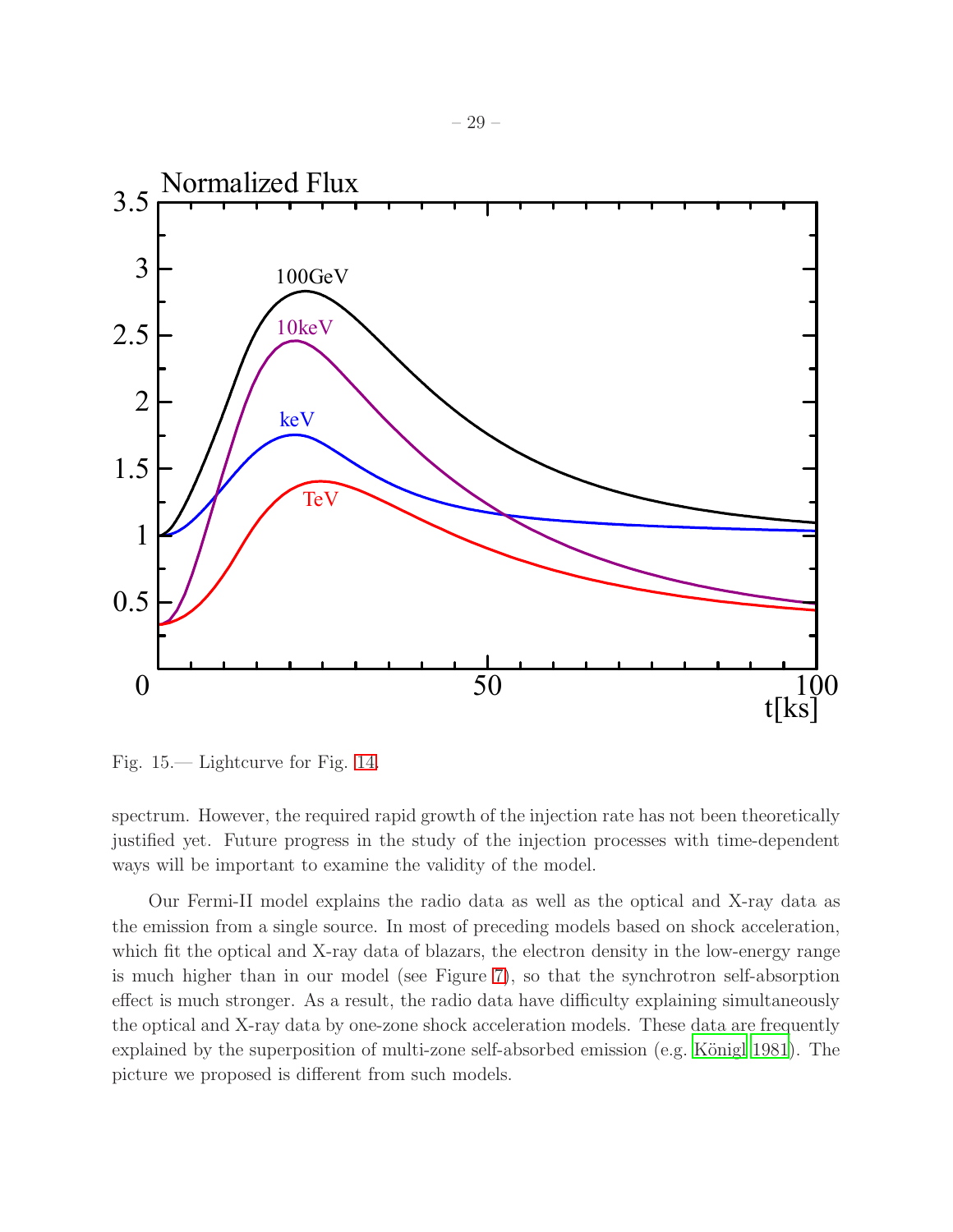In this paper, we have conservatively assumed the Kolmogorov type of turbulence,  $q = 5/3$ . An alternative way to make a soft electron spectrum is to adopt a larger value of q. Even if  $\dot{N}'_e$  and K' are constant, the hard-sphere scattering  $(q=2, \text{see e.g. Park} \& \text{Petrosian})$ [1995\)](#page-32-5) leads to a soft electron spectrum as shown in Figure [2.](#page-6-0) This case implies that the acceleration timescale is independent of the particle energy, which is similar to the original idea of [Fermi \(1949](#page-31-22)). Another possibility is the effect of particle escape (e.g. [Becker, Le & Dermer](#page-31-4) [2006\)](#page-31-4); we have not included this effect. Especially for the model with  $q = 2$ , the escape timescale is independent of the particle energy so that the effect can be important. The escape effect will not only change the spectral index of the electron distribution, but in some cases may also introduce cutoffs in  $N_e$ . We may need at least two zones, an acceleration region and an emission region, to simulate such models without neglecting the contribution of the escaped particles. Note that the model of [Weidinger & Spanier \(2010a](#page-33-7)[,b\)](#page-33-8) is a twozone model. However, the accelerated electrons are injected in the emission zone uniformly and the effect of geometrical separation of the acceleration and emission zones has not been considered.

It is interesting that the obtained electron spectrum is close to the log-parabolic function in the most important energy range. In [Massaro et al. \(2004a](#page-32-13)), the origin of this shape is attributed to the energy dependence of the escape probability. However, our time-dependent calculations have not included the escape effect. The analytical study of the Fermi-II process by [Park & Petrosian \(1995\)](#page-32-5) based on Green's functions may be a meaningful hint for this spectral shape. Since most high-energy electrons are injected at early times, their spectral shape is primarily determined by the Green's function for a single injected energy. The spectral shapes around the synchrotron peak predicted by the DBP and log-parabolic models are hard to distinguish from our model. Thus, to search for the signature of the electron minimum energy required in those analytical models, future infrared and submillimeter observations will be required.

In order to reproduce the GeV flux for Mrk 421 by our single emission-region model, an external radio photon field is needed. The radio photons interacting with high-energy electrons in the outflow can be up-scattered to GeV energies. The required radio luminosity  $4.9 \times 10^{38}$  erg s<sup>-1</sup> is far below the bolometric luminosity  $1.4 \times 10^{43}$  erg s<sup>-1</sup> (assuming  $\theta_{\rm j}$  = 1/15). Alternatively, an additional emission region may contribute as a GeV photon source. Correlation analyses of flux variabilities between GeV and another band may provide a clue to the GeV emission region. While significant variability (a factor of about three) in the flux has been reported [\(Abdo et al. 2011\)](#page-30-5), the correlations with X-ray or TeV variabilities seem still ambiguous for determining the model.

By replacing a shell in the sequence of the identical shells and changing the parameters,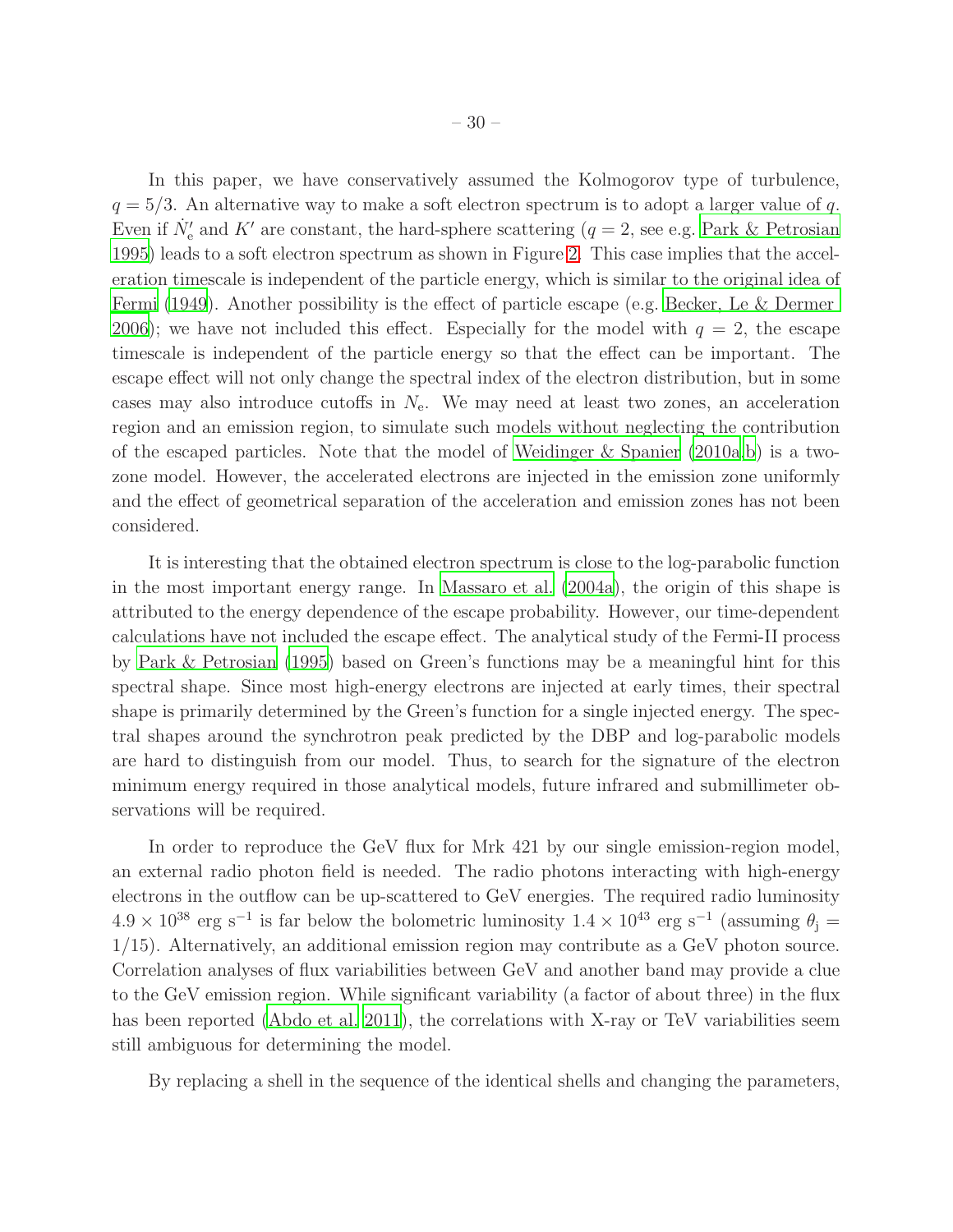we simulate flare phenomena. In this method, the flare lightcurves show asymmetric shapes. The flare emission gradually fades out via adiabatic cooling. To reproduce the symmetric lightcurves as is frequently seen in blazar flares, gradual changes of the parameters may be required, while our models correspond to discrete changes of the parameters. The cooling time of the electrons that emit hard X-rays is quite short. Therefore, a gradual cessation of the electron injection or acceleration in this highest energy range may be required to synchronize the peak times of the hard X-ray and TeV lightcurves. A sudden shut down of acceleration/injection would lead to an early hard X-ray termination. The most critical aspect to produce simultaneous flares in the X-ray and TeV bands is to decrease the magnetic field. The Klein–Nishina effect prevents TeV flares caused by a growth of the diffusion coefficient that increases the electron maximum energy. An enhancement of the SSC emission efficiency by weakening the magnetic field is required to generate a TeV flare. The required anti-correlation between the fluxes and the magnetic field is a challenging problem.

For the EIC model, high variability of the bulk Lorentz factor  $\Gamma$  is not favorable. Since the EIC emission is sensitive to  $\Gamma$ , the observed GeV variability strictly constrains the fluctuation of  $\Gamma$  by about a factor of three.

We appreciate the anonymous referee for valuable comments that improved our paper significantly. This study is partially supported by Grants-in-Aid for Scientific Research No.25400227 and 24540258 from the Ministry of Education, Culture, Sports, Science and Technology (MEXT) of Japan (KA), and JSPS Research Fellowships for Young Scientists No.231446 (KT).

### REFERENCES

- <span id="page-30-5"></span>Abdo, A. A. et al., 2011, ApJ, 736, 131
- <span id="page-30-6"></span>Acciari, V. A. et al., 2011, ApJ, 738, 25
- <span id="page-30-4"></span>Agudo, I. et al., 2001, ApJ, 549, L183
- <span id="page-30-0"></span>Aharonian, F. A., & Atoyan, A. M. 1999, A&A, 351, 330
- <span id="page-30-1"></span>Aharonian, F. et al., 2006, Nature, 440, 1018
- <span id="page-30-3"></span>Aharonian, F. et al., 2007, A&A, 470, 475

<span id="page-30-2"></span>Aharonian, F., Akhperjanian, A. G., Barres de Almeida, U., et al. 2007a, A&A, 475, L9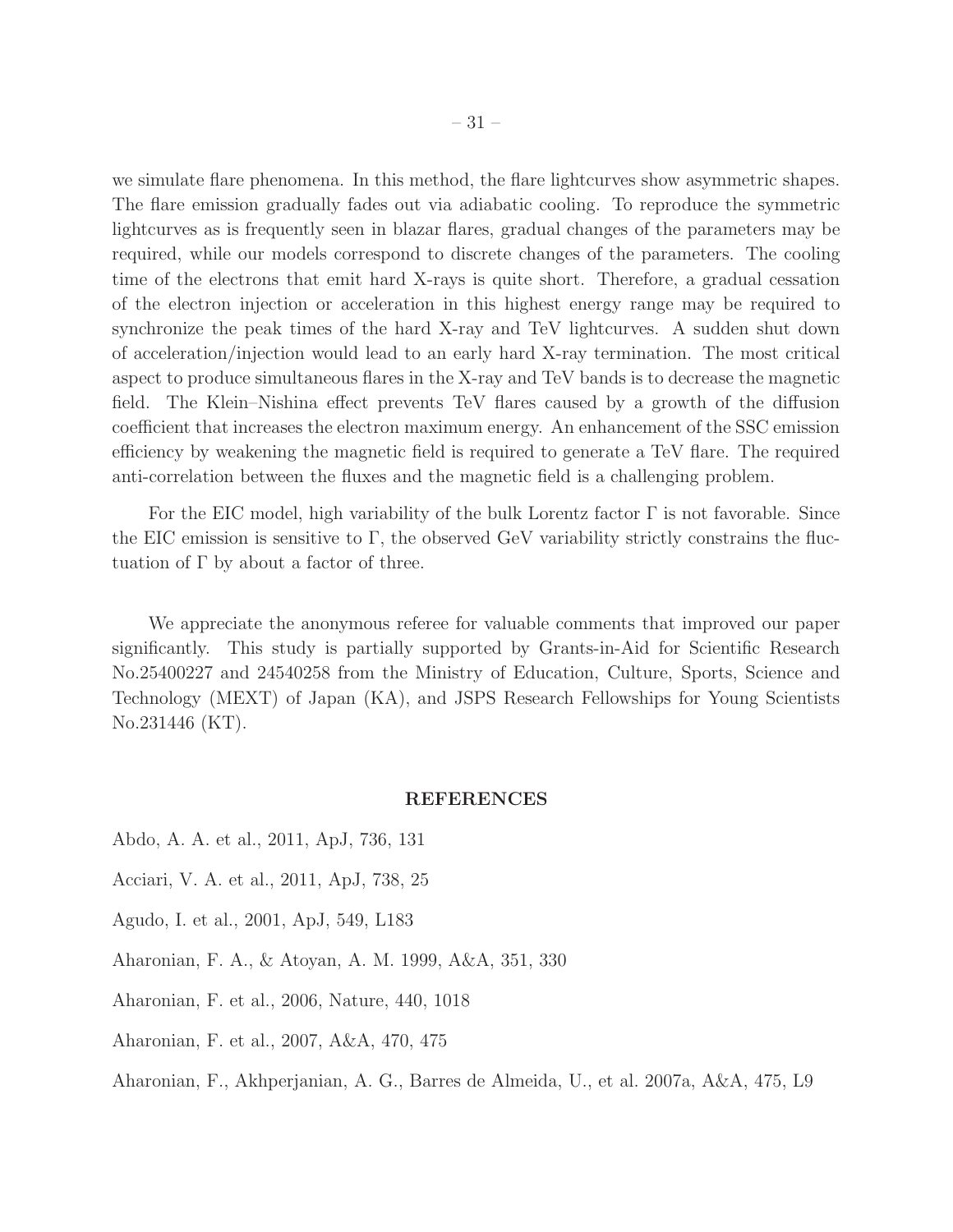- <span id="page-31-19"></span>Albert, J. et al., 2007, ApJ, 663, 125
- <span id="page-31-10"></span>Asano, K., & Mészáros, P. 2011, ApJ, 739, 103
- <span id="page-31-11"></span>Asano, K., & Mészáros, P. 2012, ApJ, 757, 115
- <span id="page-31-9"></span>Asano, K., & Terasawa, T. 2009, ApJ, 705, 1714
- <span id="page-31-17"></span>Band, D. et al. 1993, ApJ, 413, 281
- <span id="page-31-4"></span>Becker, P. A., Le, T., & Dermer, C. D. 2006, ApJ, 647, 539
- <span id="page-31-13"></span>Blandford, R., & Eichler, D. 1987, PhR, 154, 1
- <span id="page-31-21"></span>Böttcher, M., & Dermer, C. D. 2010, ApJ, 711, 445
- <span id="page-31-5"></span>Böttcher, M., Pohl, M., & Schlickeiser, R. 1999, Astropart. Phys., 10, 47
- <span id="page-31-1"></span>Celotti, A., & Ghisellini, G. 2008, MNRAS, 385, 283
- <span id="page-31-12"></span>Chen, X. et al. 2011, MNRAS, 416, 2368
- <span id="page-31-8"></span>Daly, R. A., & Marscher, A. P. 1988, ApJ, 334, 539
- <span id="page-31-18"></span>Dermer, C. D., & Schlickeiser, R. 2002, ApJ, 575, 667
- <span id="page-31-14"></span>Dung, R., & Schlickeiser, R. 1990, A&A, 240, 537
- <span id="page-31-22"></span>Fermi, E., 1949, Phys. Rev., 75, 1169
- <span id="page-31-20"></span>Fossati, G. et al., 2008, ApJ, 677, 906
- <span id="page-31-16"></span>Ghisellini, G., Tavecchio, F., and Chiaberge, M. 2005, A&A, 432, 401
- <span id="page-31-7"></span>Hardee, P. E. 2004, Ap&SS, 293, 117
- <span id="page-31-3"></span>Inoue, S., & Takahara, F. 2002, ApJ, 463, 555
- <span id="page-31-6"></span>Katarzyński, K., Ghisellini, G., Mastichiadis, A., Tavecchio, F., & Maraschi, L. 2006, A&A, 453, 47
- <span id="page-31-0"></span>Kino, M., Takahara, F., & Kusunose, M. 2002, ApJ, 564, 97
- <span id="page-31-2"></span>Kirk, J. G., Rieger, F. M., & Mastichiadis, A. 1998, A&A, 333, 452
- <span id="page-31-15"></span>Kneiske, T. M., Bretz, T., Mannheim, K., & Hartmann, D. H. 2004, A&A, 413, 807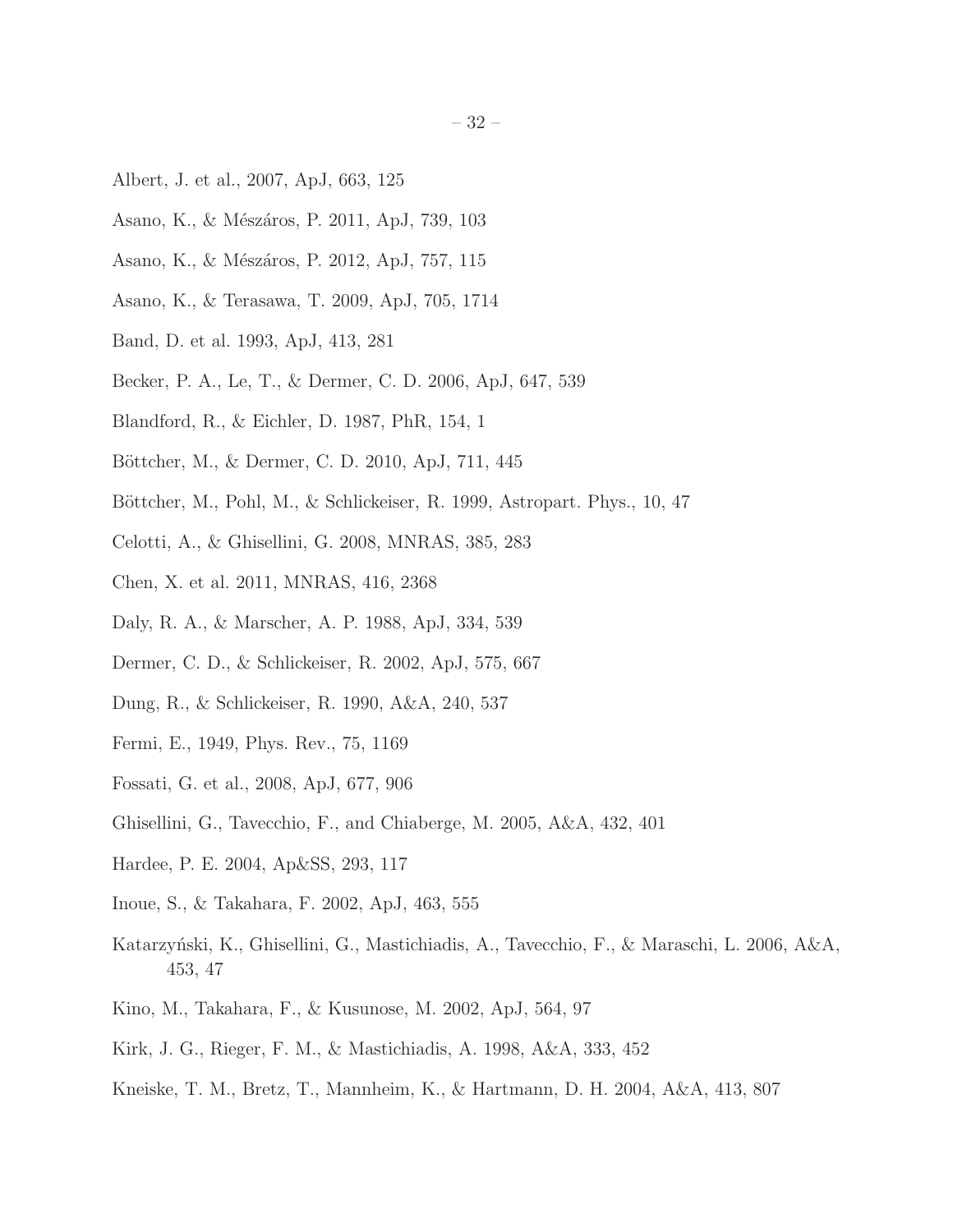- <span id="page-32-12"></span>Komissarov, S. S., & Falle, S. A. E. G. 1997, MNRAS, 288, 833
- <span id="page-32-19"></span>Königl, A. 1981, ApJ, 243, 700
- <span id="page-32-17"></span>Kusunose, M., Takahara, F., & Li, H. 2000, ApJ, 536, 299
- <span id="page-32-16"></span>Lefa, E., Rieger, F. M., & Aharonian, F. 2011, ApJ, 740, 64
- <span id="page-32-9"></span>Lyubarskii, Y. E. 1999, MNRAS, 308, 1006
- <span id="page-32-3"></span>Malkov, M. A., & Drury, L. O'C. 2001, Rep. Prog. Phys., 64, 429
- <span id="page-32-13"></span>Massaro, E., Perri, M., Giommi, P., & Nesci, R. 2004, A&A, 413, 489
- <span id="page-32-14"></span>Massaro, E., Perri, M., Giommi, P., Nesci, R., % Verrecchia, F. 2004, A&A, 422, 103
- <span id="page-32-1"></span>Mészáros, P. 2006, Rep. Prog. Phys., 69, 2259
- <span id="page-32-8"></span>Mizuno, Y., Hardee, P. E., & Nishikawa, K. 2007, ApJ, 662, 835
- <span id="page-32-11"></span>Mizuno, Y., Hardee, P. E., & Nishikawa, K. 2011, ApJ, 734, 19
- <span id="page-32-10"></span>Narayan, R., Li, J., & Tchekhovskoy, A. 2009, ApJ, 697, 1681
- <span id="page-32-2"></span>Neronov, A., & Vovk, I. 2010, Science, 328, 73
- <span id="page-32-5"></span>Park, B., & Petrosian, V. 1995, ApJ, 446, 699
- <span id="page-32-20"></span>Rybicki, G. B., & Lightman, A. P. 1979, Radiative Processes in Astrophysics (New York: Wiley-Interscience)
- <span id="page-32-4"></span>Schlickeiser, R. 1984, A&A, 136, 227
- <span id="page-32-18"></span>Schlickeiser, R. 1985, A&A, 143, 431
- Schlickeiser, R., Campeanu, A., & Lerche, L. 1993, A&A, 274, 614
- <span id="page-32-7"></span>Schlickeiser, R., & Dermer, C. D. 2000, A&A, 360, 789
- <span id="page-32-21"></span>Snellen, I. A. G., Mack, K.-H., Schilizzi, R. T., & Tschager, W. 2004, MNRAS, 348, 227
- <span id="page-32-0"></span>Spada, M., Ghisellini, G., Lazzati, D., & Celotti, A. 2001, MNRAS, 325, 1559
- <span id="page-32-6"></span>Stawarz, L., & Petrosian, V. 2008, ApJ, 681, 1725
- <span id="page-32-15"></span>Tramacere, A. et al., 2009, A&A, 501, 879